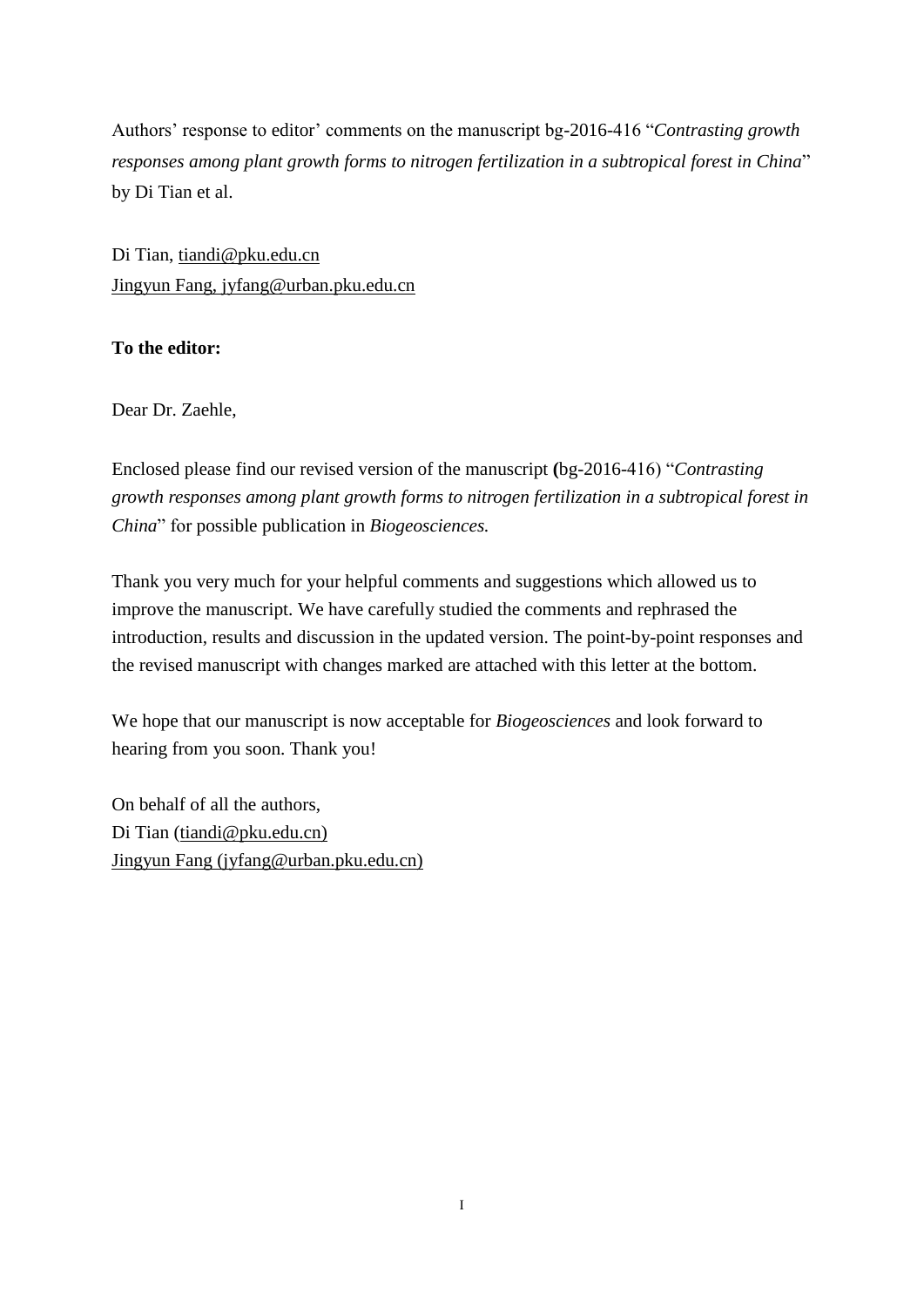[**Comment**] 1. you added fish-eye observations, but they need to be mentioned as a separate section in the results (including a figure or a table), and not buried in the discussion.

**[Reply]** Many thanks for your helpful and insightful comment. We added a separate table (i.e. Table 2) in the Result and described the effect of nitrogen fertilization on the canopy cover (Lines 238 to 239 at Page 8) as follows: The indicator of forest canopy (i.e. [1-Fmv]) showed no significant differences between unfertilized and fertilized plots with 3.4 years of N fertilization (Table 2).

|                  | $\boldsymbol{n}$ | Canopy cover |           |  |
|------------------|------------------|--------------|-----------|--|
| Treatment        |                  | mean         | <b>SE</b> |  |
| <b>CK</b>        | 3                | 0.77         | 0.01      |  |
| N50              | 3                | 0.76         | 0.04      |  |
| N <sub>I00</sub> | 3                | 0.72         | 0.01      |  |

**Table 2** The indicators of canopy cover (i.e.  $[1-Fmv]$ ) of the three treatments in our experiments. *n* indicates the number of replicates; SE indicates the standard error.

[**Comment**] 2. your text reads as if there had been largely no or a negative response, but this does not reflect Figure 2 panel c which suggests that the growth rate of large trees has almost doubled. Maybe this is not statistically significant, because of the large variation, but this is too large a difference to be ignored. This is one of the points where the limitations of the study design need to be more carefully addressed, as the small plot size and low replication reduce the statistical power of the experiment. It is important to mention the limitation of the design not only in the Methods section, but also in case it does affect the interpretation of the Results.

**[Reply]** Thank you very much for your insightful comment and suggestion. Indeed, our results showed the plot-averaged absolute and relative growth rates of basal area and aboveground biomass of trees were not affected by N fertilization. However, across the individuals of C. eyrei, the small trees declined by 66.4% and 59.5%, respectively, in N50 (50 kg N ha-1 yr-1 ) and N100 fertilized plots (100 kg N ha<sup>-1</sup> yr<sup>-1</sup>), while the growth of median and large trees with a DBH of  $>$ 10 cm has not significantly changed with the N fertilization. Moreover, the growth rate of small trees, saplings and the aboveground biomass of understory shrubs and ground-cover ferns decreased significantly in the N fertilized plots, indicating contrast responses of plant growth forms to N fertilization.

As you pointed out, the Figure 2 panel c did suggest that the growth rate of large trees has almost doubled and the significance of N fertilization on the large trees might be hidden by the large variation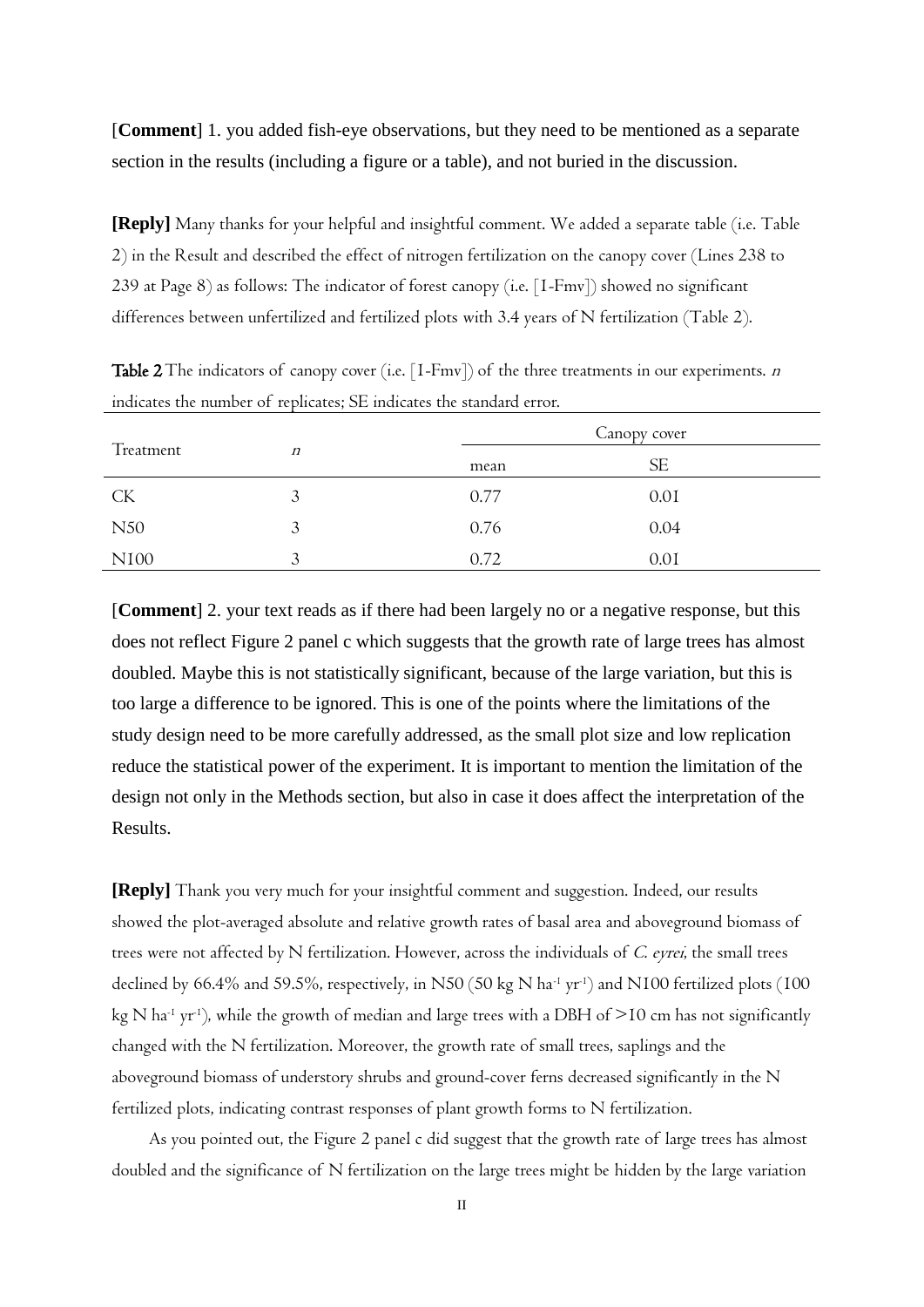or low replication. We rephrased the interpretation of Figure 2 panel c in Result 3.2 at page 9 as follows: "As opposed to the negative responses of small trees to N fertilization, the basal area increment and RGR of median (DBH of 10-30 cm) and large C. eyrei individuals (DBH of  $>$ 30 cm) showed no significant response to N fertilization, but the averaged growth rate of large C. eyrei individuals in N50 plots almost doubled the value of the corresponding large individuals in unfertilized plots (Fig. 3b-3c and 3e-3f,  $p$ >0.05 in all cases)" [Lines 261-266].

In addition, we added the discussion on the influence of low replication and high spatial heterogeneity on plant growth, especially of the large C. eyrei individuals in Discussion 4.1 as follows: "Furthermore, our observation of large trees with DBH >30 cm showed that the averaged growth rate of large C. eyrei individuals in N50 plots almost doubled the value of the corresponding large individuals in unfertilized plots. Nevertheless, the results of ANOVA showed that the effect was not significant. As the number of large trees in the experiment was relatively less than the small trees, the low replication and high spatial site heterogeneity might have reduced the statistical power of N fertilization on the large trees. Thus, fertilization experiments with more homogeneous plots and more replicates are warranted to further strengthen these findings. Overall, given the negative and potential positive effects of N fertilization on small and large trees, it is of urgent necessity to conduct long-term monitoring of the trees which would provide alternatives for accurately evaluating the forest dynamics under the enhanced global N deposition" [Lines 329-340].

[**Comment**] 3. Figure S1 provides good information in addition on what is going on at the sites, and should not be buried in the SI. Please include this, and a paragraph outlining the implications of this data into the main manuscript.

**[Reply]** Thanks for your suggestions. Yes, following your suggestion, we moved Figure S1 to the main context as Figure 1. We also added Figure 1 panel c to show the changes of soil N:P ratio with the effect of N fertilization. Corresponding to these changes, we added the descriptions on detail method and statistical analysis used in Figure 1 in the Methods section. Moreover, we added a new paragraph in Results to state the changes of soil N and P contents and pH as follows: "3.4 years of N fertilization significantly increased the N content of 0-10 cm soil ( $p=0.03$ ), especially in N100 plots (Fig. 1a), but showed no significant effect on soil P content (Fig. 1b,  $p$  $>$ 0.05), thus leading to a significant increase in soil N:P ratio (Fig. 1c,  $p=0.02$ ). Additionally, the N fertilization also decreased mildly soil pH and aggravated soil acidification (Fig. 1d,  $p=0.05$ )" [Lines 239-243].

[**Comment**] 4. As reviewer#1 already commented, please remove the reference to the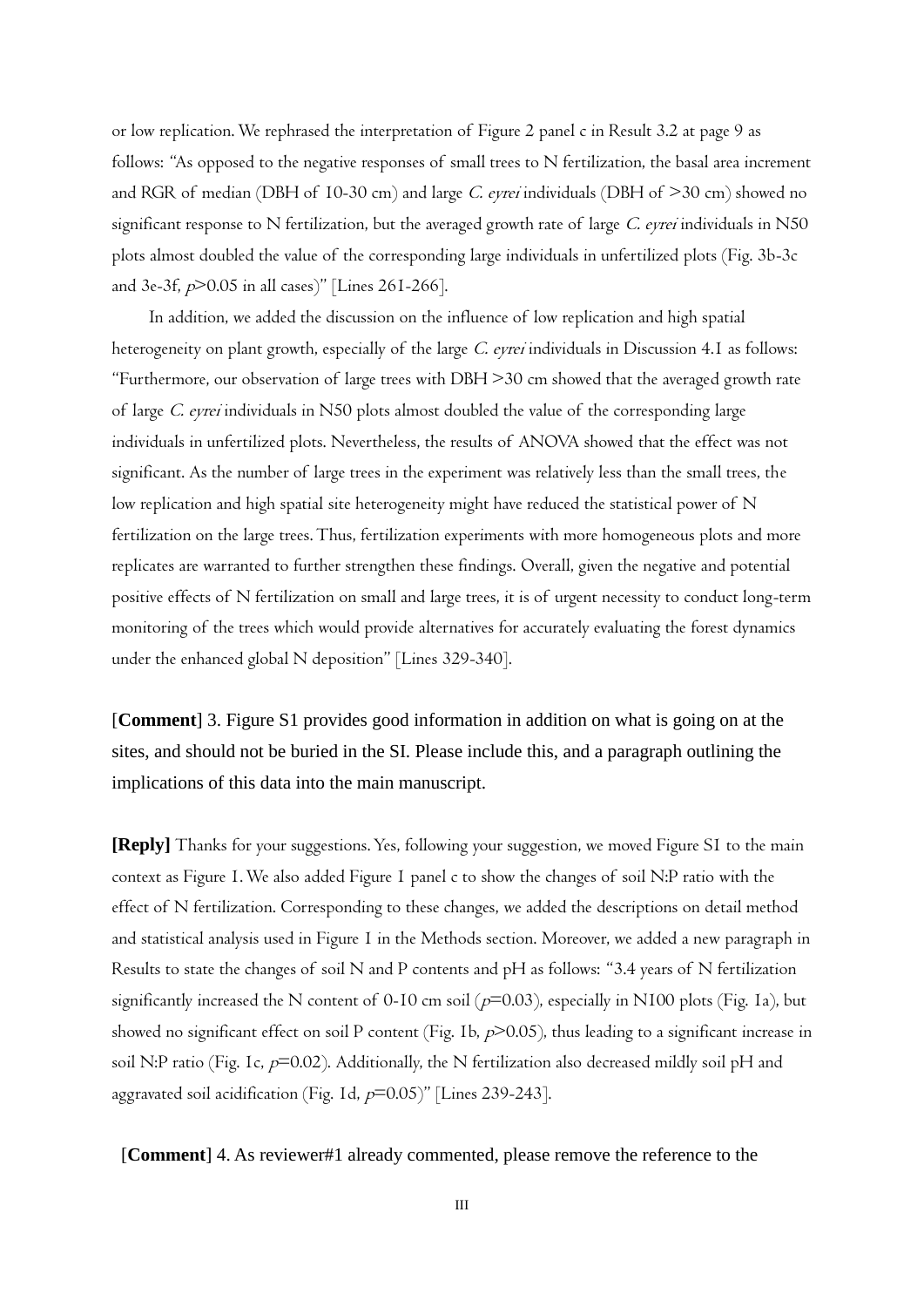unpublished material of the P fertilisation experiment (e.g. L289-298), because without proper explanation of the experimenet design, results and their uncertainty, these data appear unsubstantiated.

**[Reply]** Thank you. We have removed the references and related P fertilization experiment in the revised manuscript.

[**Comment**] 5. As reviewer #1 already commented, the environmental relevance of the magnitude of the fertilisation is questionable. Please down-tone any reference to N deposition in the introduction (e.g. first paragraph), as your experiment is not designed to address the likely response of N deposition on these ecosystems.

**[Reply]** Thank you for the helpful suggestions. We have carefully checked the whole text and rephrased the interpretation of N deposition to avoid misleading wording. Especially, we rephrased several sentences in Introduction section as well in Abstract, to down-tone the effects of N deposition.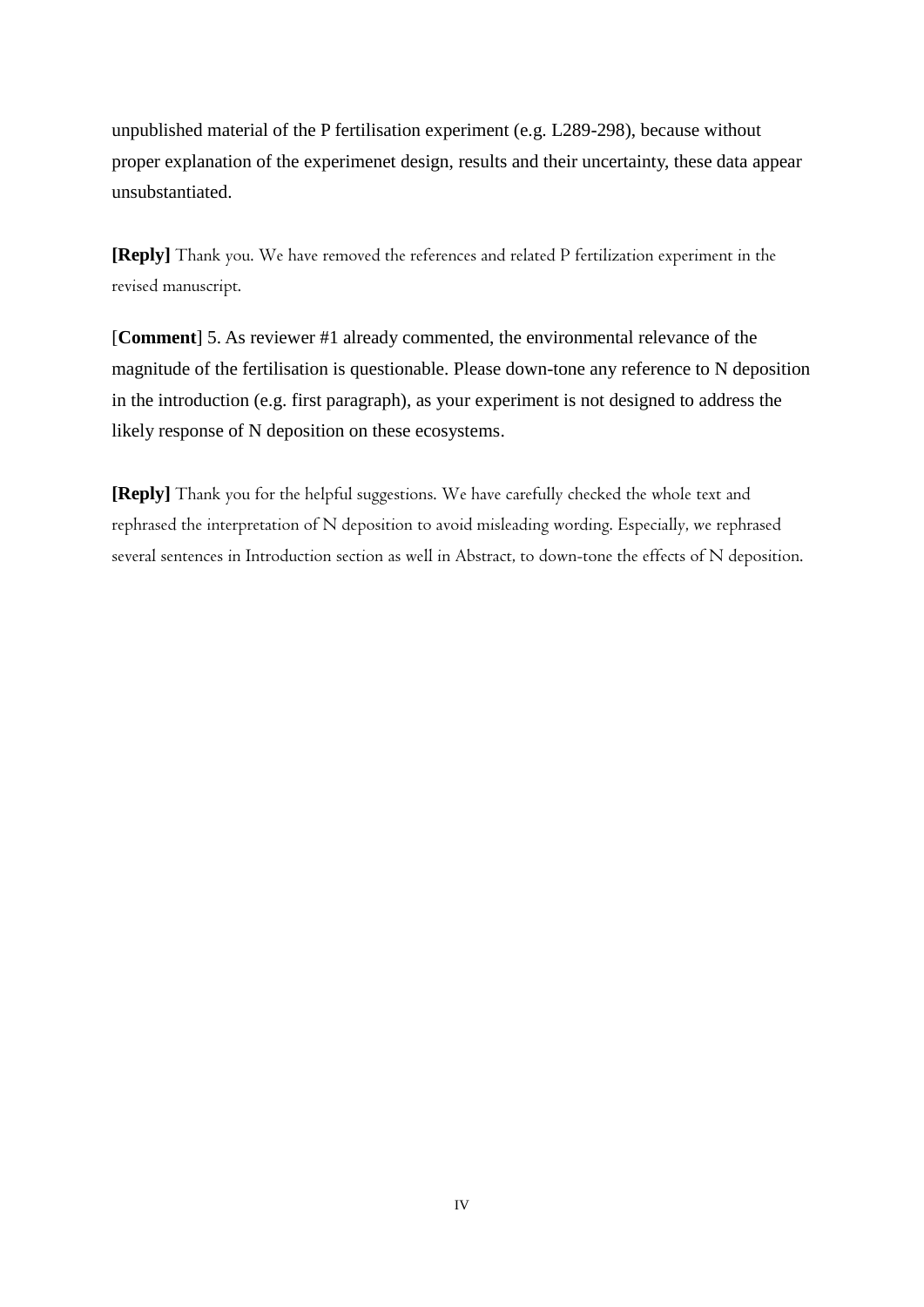| Contrasting growth responses among plant growth forms to nitrogen |  |
|-------------------------------------------------------------------|--|
|                                                                   |  |

|  |  |  | 2 fertilization in a subtropical forest in China |  |  |
|--|--|--|--------------------------------------------------|--|--|
|--|--|--|--------------------------------------------------|--|--|

- 
- 4 Di Tian<sup>1</sup>, Peng Li<sup>1</sup>, Wenjing Fang<sup>1</sup>, Jun Xu<sup>2</sup>, Yongkai Luo<sup>3</sup>, Zhengbing Yan<sup>1</sup>, Biao Zhu<sup>1</sup>,
- 5 Jingjing Wang<sup>2</sup>, Xiaoniu Xu<sup>2</sup>, Jingyun Fang<sup>1\*</sup>
- 
- *1 Department of Ecology, College of Urban and Environmental Sciences, and Key Laboratory*
- *for Earth Surface Processes of the Ministry of Education, Peking University, Beijing, 100871,*
- *China;*
- *2 Department of Forestry, Anhui Agricultural University, 230036, Hefei, Anhui, China;*
- *3 State Key Laboratory of Vegetation and Environmental Change, Institute of Botany, Chinese*
- *Academy of Sciences, Beijing 100093, China*
- 
- **\*Correspondence author:**
- Dr. Jingyun Fang
- Department of Ecology, Peking University
- Beijing 100871, China
- E-mail: [jyfang@ urban.pku.edu.cn](mailto:jyfang@urban.pku.edu.cn)
- 

### **Abstract**

21 Reactive nitrogen  $(N)$  increase in the biosphere Atmospheric nitrogen  $(N)$  deposition has 22 been a noteworthy aspect of global change-, producing considerable ecological effects on the 23 functioning and dynamics of the terrestrial ecosystems. A number of observational studies 24 have explored responses of plants to experimentally simulated N deposition enrichment in boreal and temperate forests. Here we asked how the dominant trees and different plant 26 growth forms respond to experimental N  $\frac{deposition}{enrichment}$  in a subtropical forest in China. We conducted a 3.4-year N fertilization experiment in an old-aged subtropical 28 evergreen broad-leaved forest in eastern China with three treatment levels applied to nine 20 29 m $\times$ 20 m plots and replicated in three blocks. We divided the plants into trees, saplings, shrubs (including tree seedlings), and ground-cover plants (ferns) according to the growth forms, and then measured the absolute and relative basal area increments of trees and saplings and the aboveground biomass of understory shrubs and ferns. We further grouped individuals of the dominant tree species *Castanopsis eyrei* into three size classes to investigate their respective growth responses to the N fertilization. Our results showed that the plot-averaged absolute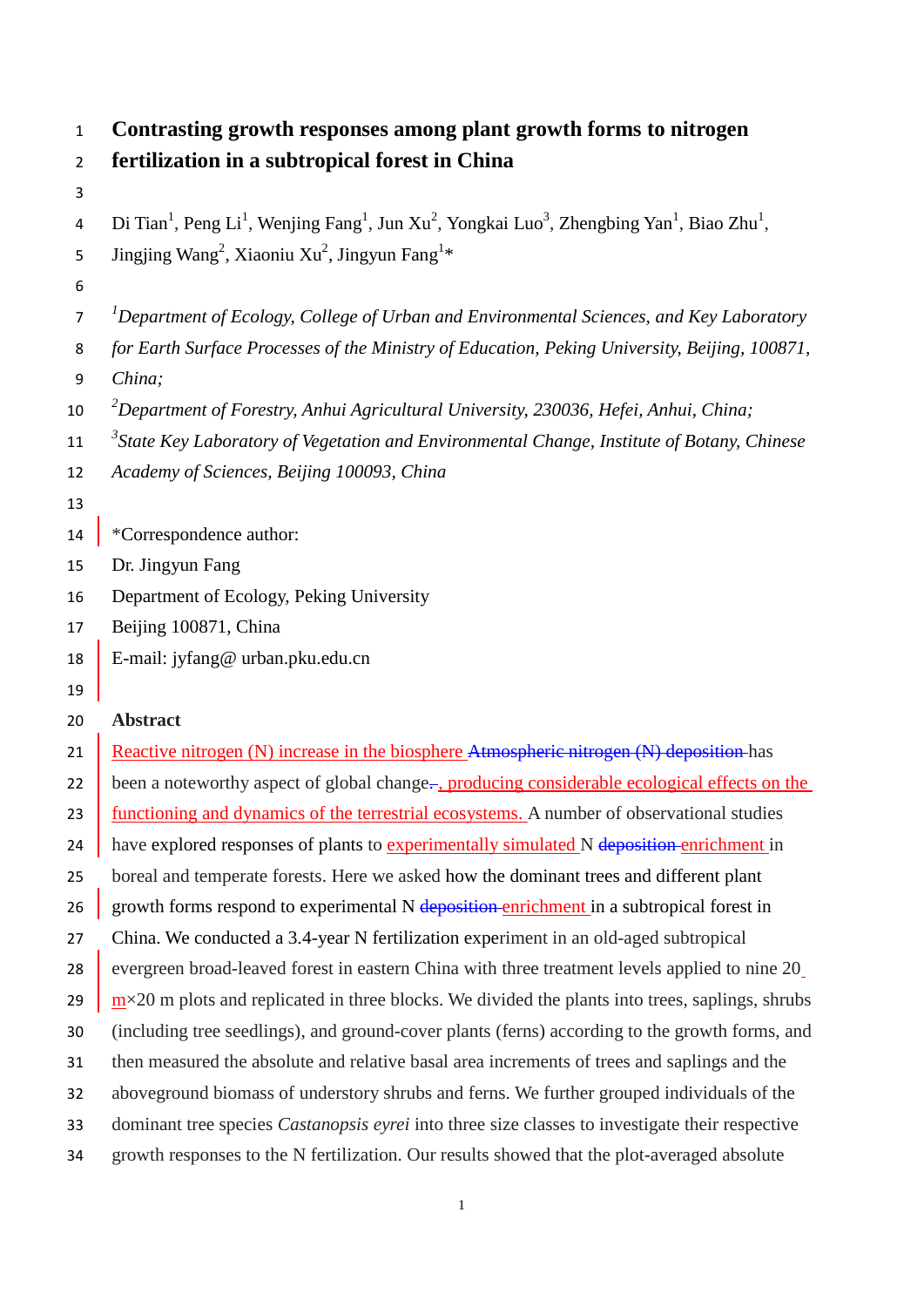- and relative growth rates of basal area and aboveground biomass of trees were not affected by N fertilization. Across the individuals of *C. eyrei*, the small trees with a DBH (diameter at breast height) of 5-10 cm has declined by 66.4% and 59.5%, respectively, in N50 (50 kg N 38 ha<sup>-1</sup> yr<sup>-1</sup>) and N100 fertilized plots (100 kg N ha<sup>-1</sup> yr<sup>-1</sup>), while the growth of median and large trees with a DBH of >10 cm has not significantly changed with the N fertilization. The growth rate of small trees, saplings and the aboveground biomass of understory shrubs and ground-cover ferns decreased significantly in the N fertilized plots. Our findings suggested that N might not be a limiting nutrient in this mature subtropical forest, and the limitation of other nutrients in the forest ecosystem might be aggravated by the enhanced N 44 depositionavailability, potentially resulting in an adverse effect on the development of natural subtropical forest.
- 

**Key-words:** *Castanopsis eyrei*, N fertilization, plant growth, shrub layer, subtropical forest,

tree layer, ground-cover fern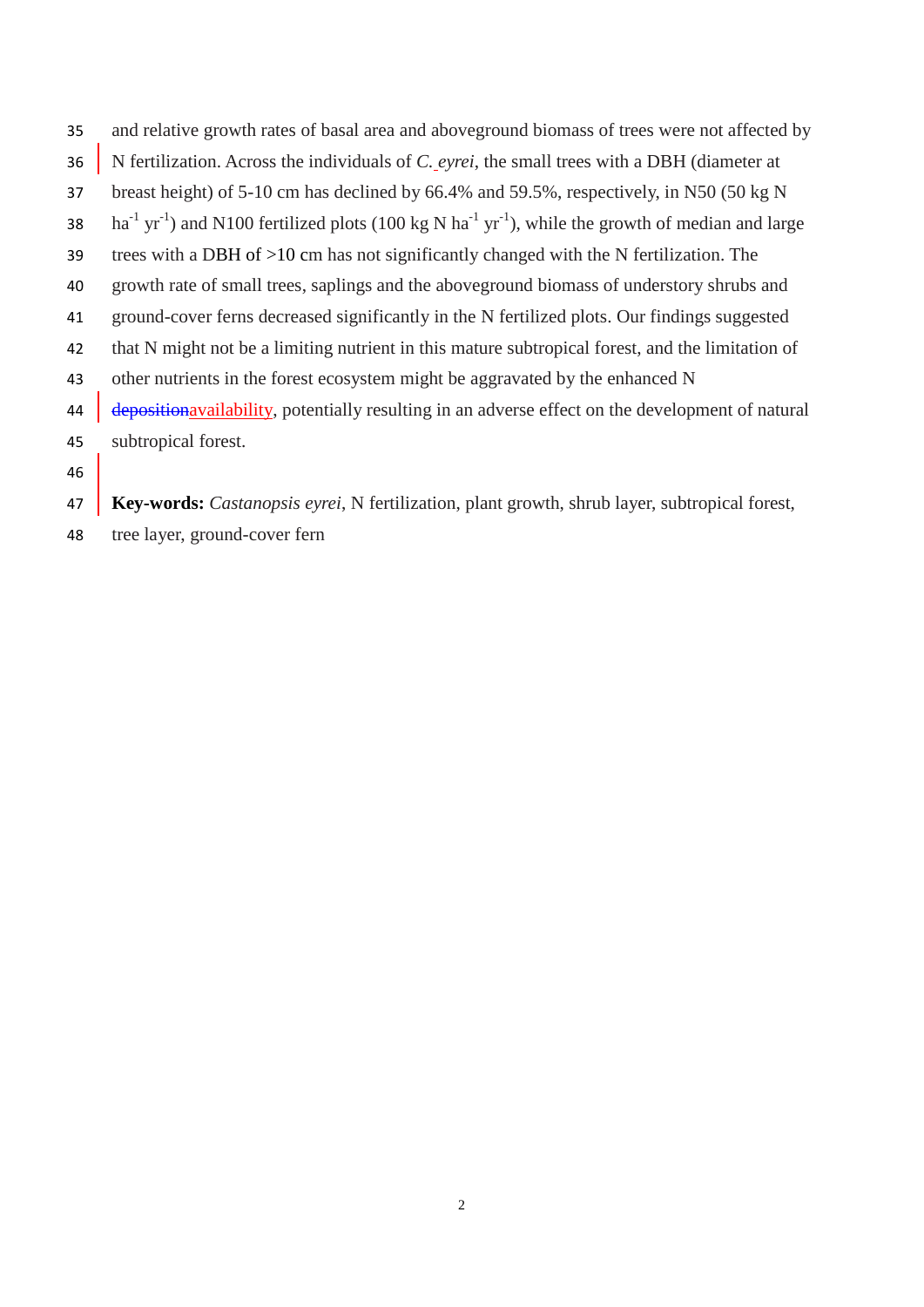#### **1 Introduction**

51 Reactive nitrogen (N) increase in the biosphere, especially atmospheric N deposition, Atmospheric nitrogen (N) deposition is a globally prevalent phenomenon (Galloway *et al*. 2004). It has become a serious environmental issue in China, especially in the southeastern 54 regions, with the drastic increase of nitrogen N oxides emissions entering terrestrial ecosystems,— which producesing considerable ecological effects on the functioning and dynamics of the terrestrial ecosystems (Liu *et al*. 2013; Gu *et al*. 2015). On the one hand, 57 most forest ecosystems show increased productivity and stand biomass with N deposition- (Magnani *et al*. 2007). A recent study employing a model simulation suggests that N 59 deposition has contributed to a 4.8% increase in the total carbon  $(C)$  storage of China's forests between 1981 and 2010 (Gu *et al*. 2015). On the other hand, N deposition has reduced species richness in terrestrial ecosystems (Lu *et al*. 2010; Dirnböck *et al*. 2014) and, in **extreme cases, can cause N saturation with negative effects on ecosystem functioning in-** forest ecosystems (Aber *et al*. 1998). 65 Since the 1990s, N deposition has beenthe simulated with N-fertilization experiments have

 been conducted in various forest ecosystems to explore the responses of plants and other 67 organisms to the potential high nitrogen deposition N enrichment and changes of soil N availability (e.g., Wright & Tietema 1995; Bobbink *et al.* 2010; Fowler *et al*. 2015). Although a number of studies have reported a general positive effect of N enrichment on plants in 70 N-limited forests and a negative effect of excess N-have been shown in a number of studies (e.g., Aber *et al*. 199889; Högberg *et al*. 2006; Gilliam 2006; Thomas *et al*. 2010), specific responses of plants appeared to be highly growth form-dependent and ecosystem-dependent (LeBauer & Treseder 2008; Bedison & McNeil 2009; Dirnböck *et al*. 2014).

75 Due to the widespread high amount of heavy N deposition in Europe and America, numerous studies that focused on the growth responses of plants to N enrichment have been carried out in boreal and temperate forests during the past several decades (Magill 2000; Högberg *et al.* 2006). These studies showed that most trees have a positive growth response to N fertilization and therefore have higher potential carbon sequestration because the status of N limitation was largely alleviated by the increasing N inputs (e.g., Thomas *et al*. 2010; BassiriRad *et al*. 2015). However, the understory plants in these forest ecosystems

inconsistently showed general negative responses to N enrichment with declined biomass or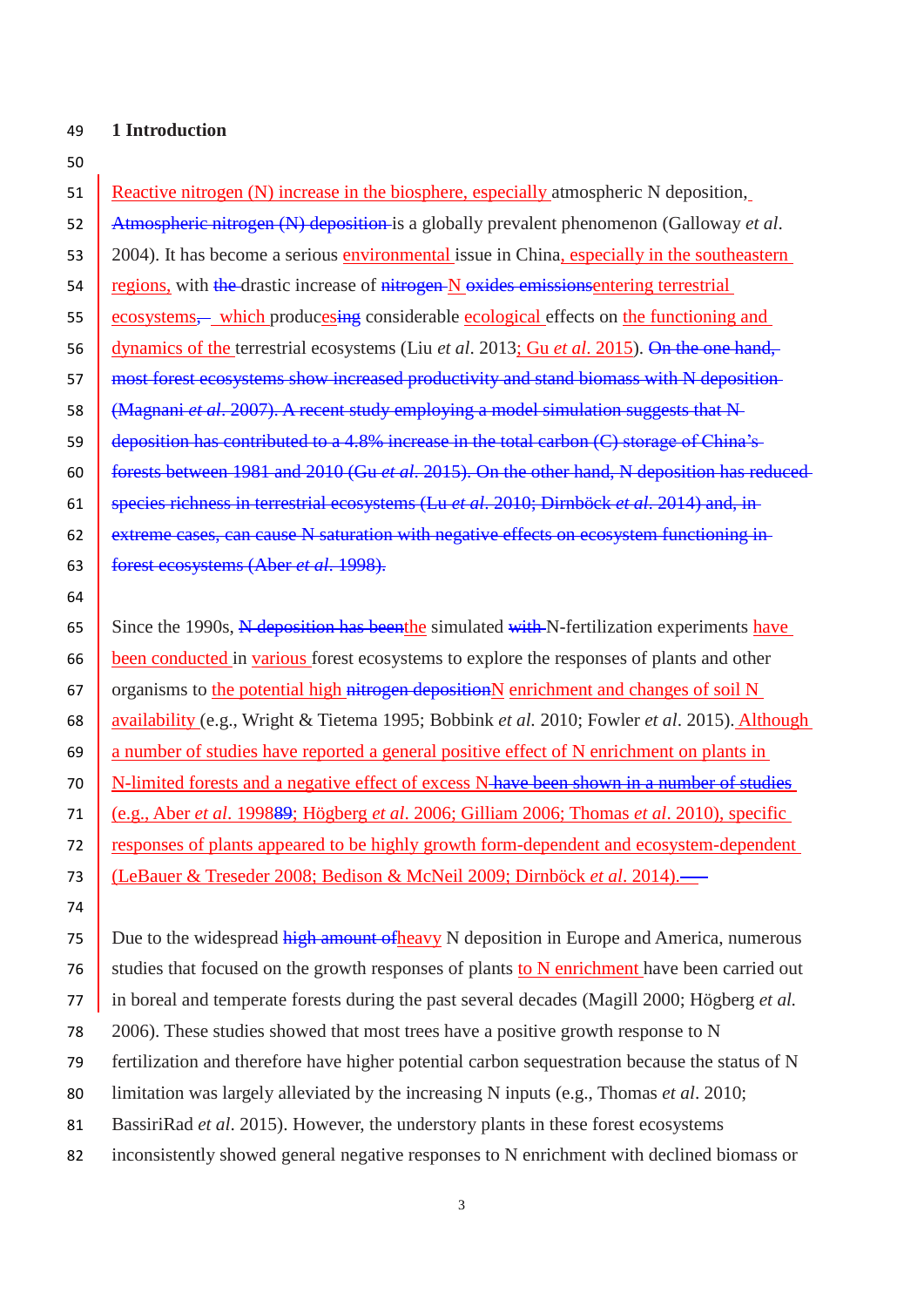shifted community structure (Rainey *et al.*1999; Du *et al*. 2014; Dirnböck *et al*. 2014). In 84 addition to the opposite responses of trees and understory plants to N enrichment, differences remained in the effects of N enrichment on single plant growth form in these forests. Generally, the limited light availability in these ecosystems with high tree canopy cover was ascribed to the negative effects of N fertilization (Strengbom & Nordin 2008).

89 Recently, the effects of N deposition enrichment on tropical forests raised researchers' concern. Fertilization experiments in tropical forests showed different growth responses of trees to nutrient addition among individual size levels, understory shrubs and tree seedlings (Wright *et al*. 2011; Pasquini & Santiago 2012; Santiago *et al*. 2012) which contrasted with the ones found for trees in the previously described experiments. For example, phosphorus (P) fertilization enhanced the growths of small trees and seedlings but had no effect on median and large trees, while N addition did not show any significant effect on plant growth in a lowland tropical forest (Alvarez-Clare *et al*. 2013). In addition to the ubiquitous concept that P was a critical element driving plant growth in tropical forests (Vitousek *et al.* 1991), heterogeneous nutrient limitation that the growths of plants were co-limited by multiple 99 nutrients was further proposed to explain why diverse plants respond differently to nutrient N addition enrichment (Wright *et al.* 2011; Alvarez-Clare *et al*. 2013; Wurzburger & Wright 2015). Nevertheless, the patterns of specific nutrient limitation and responses of plants to **added nutrient N** enrichments among diverse forest ecosystems need further exploration.

104 As most of the nutrient fertilization experiments have focused on boreal forests, temperate 105 forests and lowland tropical forests, few studies have investigated the effects of N deposition- enrichment on subtropical forests despite their broad distribution throughout the world and 107 great contribution to global C carbon sink (Zhou *et al.* 2013; Yu *et al.* 2014; Huang *et al.* 108 2015). With the increasing N deposition deposited in the subtropical regionecosystems, **especially in central and southeasterneastern** China (Du *et al.* 2014), it *i*'s important to diagnose the nutrient limitation and evaluate the responses of different plant growth forms to 111 N deposition enrichment in subtropical forests for the assessment of carbon sequestration and community dynamics.

114 To better predict the responses of subtropical forests and different plant growth forms to N **depositionenrichment**, we carried out a 3.4-year N fertilization experiment with three 116 treatment levels applied to nine 20  $\text{m} \times 20$  m plots and replicated in three blocks in a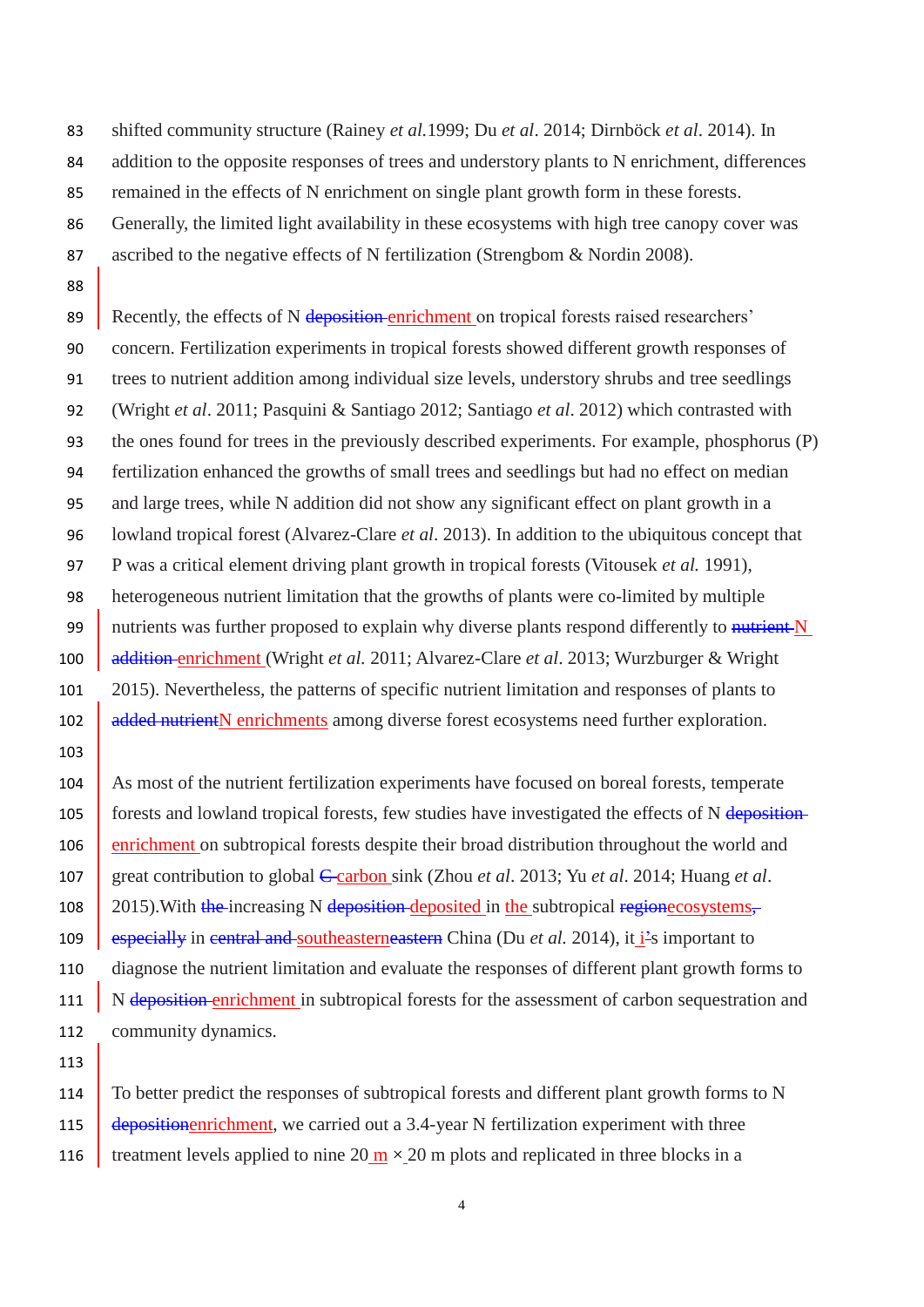subtropical forest in south-eastern China. We attempt to explore whether N is a limiting element in the old-aged evergreen broad-leaved subtropical forest. We hypothesize a positive response of trees to N fertilization, but a negative response of understory growth forms to N fertilization due to the expansion of canopy crown and consequent reduction of light availability.

#### 

## **2 Materials and methods**

#### **2.1 Study site and experimental design**

 The N fertilization experiment site was located at 30°01'47'' N latitude and 117°21'23'' E longitude at an altitude of 375 metres in the natural conservation zone of Guniujiang in Anhui Province, eastern China. As a commendable representative of the typical subtropical broadleaved evergreen forest, the Guniujiang experimental site is an important part of the NEECF (Network of Nutrient Enrichment Experiments in China's Forests) project (Du *et al*. 2013), because of its representativeness in both species composition and landscape structure in the subtropical evergreen forest region. The study area has a humid climate with strong summer monsoons with an annual average precipitation of 1,700 mm and an average annual 134 temperature of 14.9 °C. The soil in this area has been classified as yellow brown earth 135 (Chinese Soil Taxonomic Classification), and the  $pH_{H2O}$  value at 0-10 cm soil depth was  $\parallel$  4.58 $\pm$ 0.05 (mean  $\pm$ SE). The total nitrogen N, phosphorus P, NH<sub>4</sub><sup>+</sup>-N and NO<sub>3</sub>-N content in the soil at 0-10 cm depth were 3.23 (0.37), 0.32 (0.02), 0.012 (0.001), and 0.002 (0.0006) mg  $g^{-1}$ , respectively (Li *et al*. 2015).

140 The study was conducted in a well-protected, mature subtropical evergreen forest (>300 year 141 age) with a three-layered vertical structure: the canopy tree layer (DBH $>5$  cm and height $>5$ 142 m); the understory layer of saplings, shrubs and seedlings (DBH<5 cm and height<5 m); and the ground-cover layer (ferns and herbs). The average density and basal area of trees were  $\,$  1,219 trees ha<sup>-1</sup> and 36.35 m<sup>2</sup> ha<sup>-1</sup>, respectively; *Castanopsis eyrei* was the dominant species (which was also an important species at some other sites in subtropical forests) and accounted for 87% of the total aboveground biomass of trees. The understory saplings and shrubs contained several species, including *Cleyera japonica, Camellia cuspidata, Rhododendron ovatum, Eurya muricata, Cinnamomum japonicum, Cinnamomum subavenium, Sarcandra glabra,* and *C. eyrei*, and other native subtropical evergreen species (Table 1). Two fern species (*Woodwardia japonica* and *Dryopteris hwangshanensis*) and an orchid (*Cymbidium*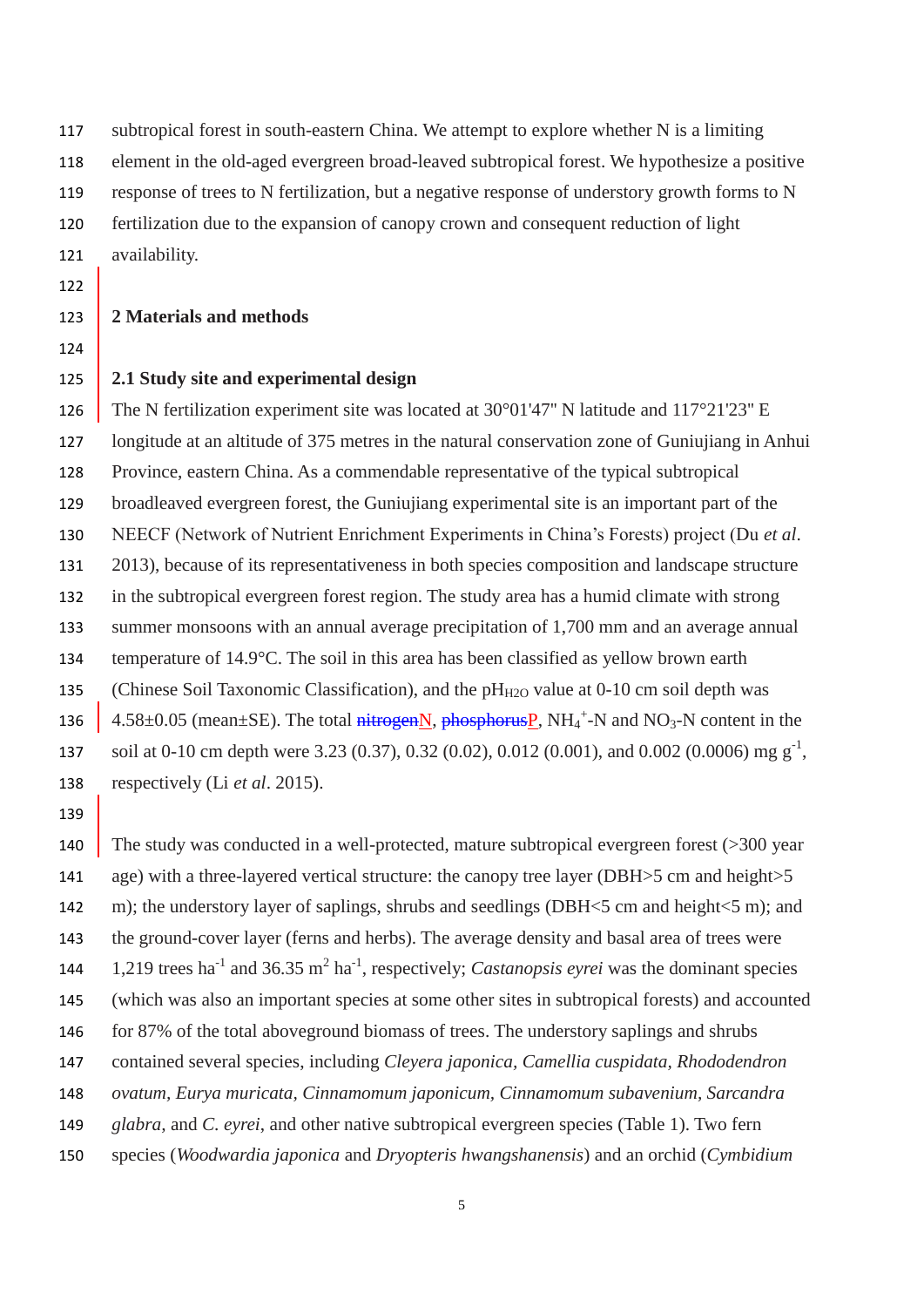*tortisepalum* var. *longibracteatum*) appeared on the floor layer, while *W. japonica* exclusively dominated the floor layer with a coverage of 10%-20%.

 We began N fertilization in March 2011. A randomized block design was used to avoid spatial heterogeneity. We chose three blocks with similar stand growth, species composition and site 156 condition to establish three N treatments in each block: CK (0 kg N ha<sup>-1</sup> yr<sup>-1</sup>), N50 (50 kg N 157  $\int$  ha<sup>-1</sup> yr<sup>-1</sup>), and N100 (100 kg N ha<sup>-1</sup> yr<sup>-1</sup>). As the amount of wet N deposition in this region 158  $\frac{1}{2}$  was 5.9–7.3 kg N ha<sup>-1</sup>-yr<sup>-1</sup>, we applied N fertilization at these two levels to simulate the 159 extreme N deposition cases. In total, nine 20 m  $\times$  20 m plots were established with a 5-10 m 160 buffer zone between each plot. The total  $NH<sub>4</sub>NO<sub>3</sub>$  was divided into 12 dosages and applied to 161 the forest in each month [at](javascript:void(0);) [regular](javascript:void(0);) [intervals.](javascript:void(0);)  $NH<sub>4</sub>NO<sub>3</sub>$  in dosages of 0.48 kg/plot and 0.95 kg/plot were dissolved in 15 L of fresh water, respectively, and then sprayed uniformly in N50 and N100 plots using a back-hatch sprayer. The unfertilized plots (controls) were 164 similarly treated with 15 L of fresh water without  $NH<sub>4</sub>NO<sub>3</sub>$ . 

## **2.2 Sampling and measurement**

167 In March 2011, the species of all trees higher than 2 m in each plot were labelled and their initial DBH (1.3 m) was measured. Then, autonomous band dendrometers made of aluminium tape and springs were installed on trees with a DBH greater than 5 cm. After one month to allow the tapes and springs on the trees to become stable, we began to measure the changes in the gaps on the tapes using vernier callipers (measured in July 2014) and then calculated tree DBH according to the following equation:

 

DBH = DBH<sub>1</sub> + 
$$
\frac{X_2 - X_1}{3.14 \times 10}
$$

175 where DBH<sub>1</sub> represents the initial DBH (cm) of trees measured in March 2011, and  $X_2$  and  $X_1$  (mm) represent the widths of gaps on the tapes measured in July 2014 and at the beginning of the experiment, respectively.

 The basal area is a common indicator for weighing the biomass of trees. Therefore, tree basal area increments were calculated to indicate the responses of tree biomass to the N fertilization. First, to test community-level responses of tree layer to N fertilization, we calculated the sum 182 of total basal area increase  $(m^2 \text{ ha}^{-2} \text{ year}^{-1})$  of all trees in a plot after 3.4 years of N fertilization and divided this value by the period of N fertilization (3.4 years) to obtain the annual basal area increase rate of the trees (dead trees were not included). Second, relative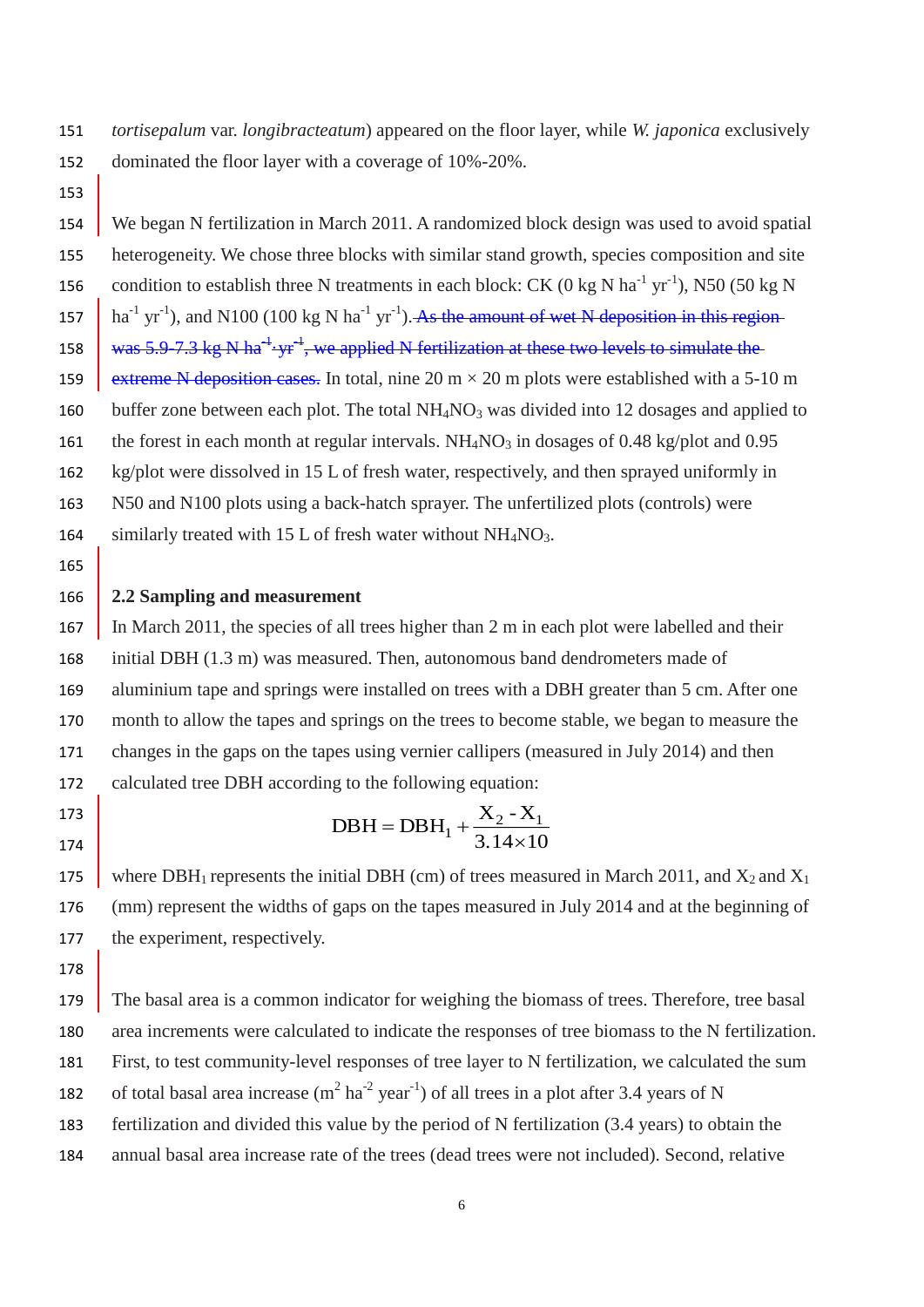185 annual basal area growth rate (RGR,  $m^2 m^{-2}$  year<sup>-1</sup>) was used to eliminate the conceivable interferential effects resulting from the differences in the number and size of original individuals among plots according to the following equation, similar to Alvarez-Clare et al.'s method (2013):

 

## 3.4  $RGR = \frac{\ln(2014BA) - \ln(2011BA)}{B}$

191 where RGR represents the relative annual basal area growth rate  $(m^2 m^2 year^{-1})$ , BA indicates the sum of basal area of all trees in each plot, and 3.4 (years) is the N fertilization period. 

 Because *C. eyrei* was the only dominant species in the tree layer, we separated it from other tree species and grouped its individuals into three classes based on their DBH values (i.e., 5-10 cm, 10-30 cm and >30 cm) to investigate the effects of N fertilization on the growth of trees after removing the plant species and original size factors. During the monitoring of tree growth, dead trees were recorded. Then, we calculated the aboveground biomass increments of trees and the proportion of dead biomass using allometric equations (see Table S1).

201 We examined the effects of N fertilization on understory tree saplings distributed in the plots 202 according to their sizes and characteristics. For small trees with DBH<5 cm and height>2 m (defined as "saplings"), DBH was measured at the beginning of N fertilization and in July 2014. Then, annual basal area growth rate and RGR of saplings were calculated based on DBH changes. For very small trees or shrubs with DBH<5 cm and height<2 m (defined as 206 "shrubs/seedlings"), we set two 5 m  $\times$  5 m subplots in each plot along a diagonal direction and investigated the abundance, dominance, basal diameter (diameter at 10 cm above the ground), height and crown diameters of all shrubs/seedlings inside the subplots at two specific times. The first time was at the beginning of N fertilization (March 2011), and the second was in July 2014. The length, width and number of fern leaves were measured carefully in the above-mentioned subplots, and the allometric equations for seven dominant species were then obtained (Table S1). Because the average aboveground biomass of shrubs/seedlings and ferns showed no significant differences across three N treatments before N fertilization in March 2011, we regarded the distribution of these understory shrubs/seedlings and ferns to be homogeneous among the three treatments. Then we identified the effects of N fertilization by comparing the aboveground biomass of shrubs/seedlings and ferns in 2014 among the different treatments. Meanwhile, to investigate the canopy cover and understory light availability, we used a digital camera (Canon, Japan)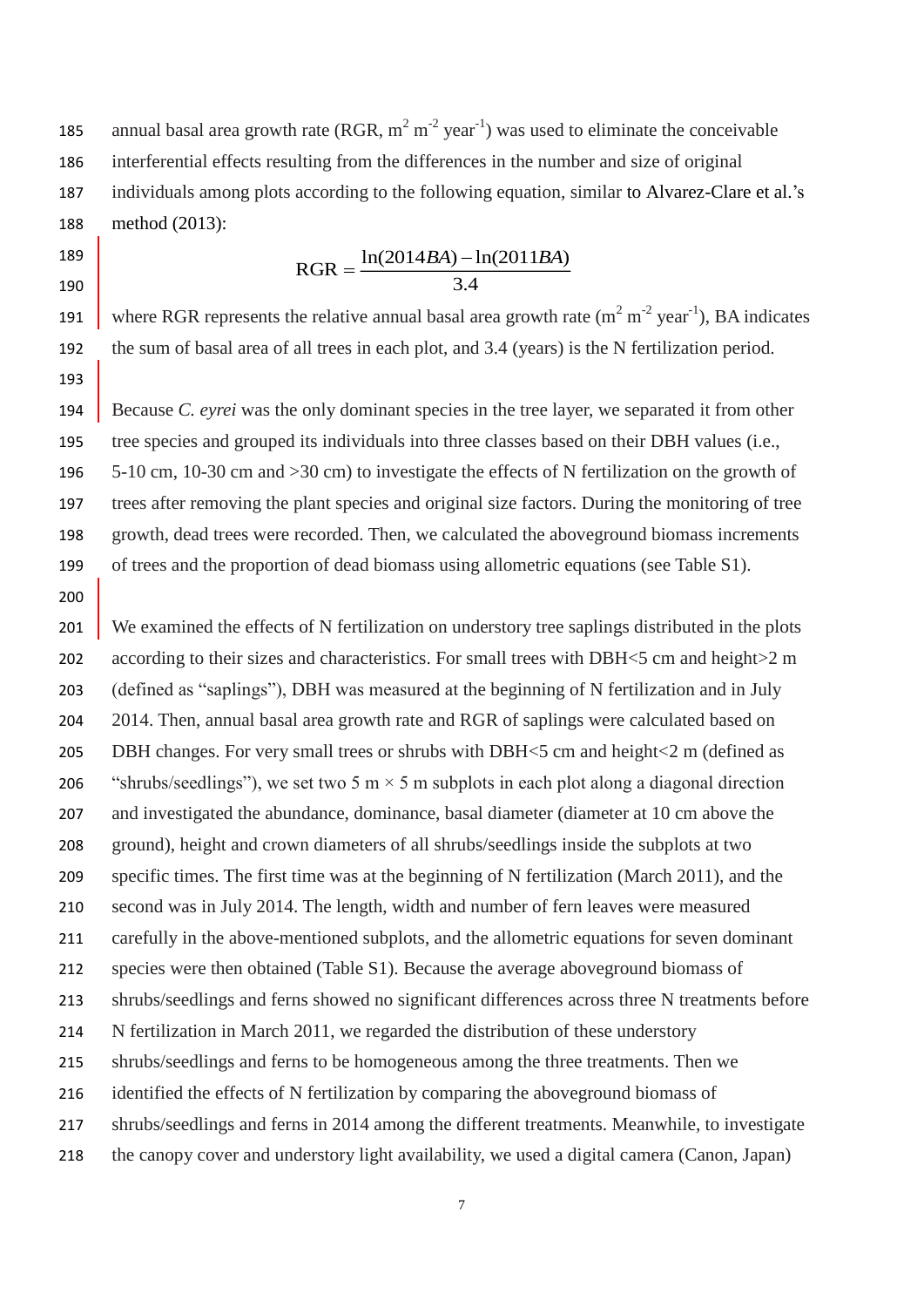219 with a fisheye lens (Sigma circular fisheye) to take photographs of canopy. In each subplot, 220 we put the camera at 1m above ground and took 5 photos upwards from understory.

222 In addition, to further explore the influences of N fertilization on plants' growth from 223 biogeochemical aspect at the Discussion part, we measured soil N, P content and pH (for-224 details, see "Methods of soil sampling and nutrient detection" in the Supplementary-225 Materials). Specifically, we set three subplots randomly within each plot and collected three 226 subsamples of 0-10 cm soil for each subplot using a hand-held steel soil borer (3 cm in 227 diameter), during investigation of the understory plants investigation. Then, the three 228 subsamples were mixed together to form one sample per plot and transported to a laboratory 229 and air dried naturally. After air-dried, soil samples were ground with a ball mill (NM200, 230 Retsch, Haan, Germany) and screened through a 100 mesh sieve. The N concentration of soil 231 was measured using an elemental analyser (2400 Series2 CHNS/O Elemental Analyzer, 232 Perkin-Elmer, USA). After acid digestion of the samples, soil P concentrations were 233 measured using a flow injection analysis instrument (AutoAnanlyzer3, Bran+Lubbe City, 234 Germany). In this study, mass total N and mass total P were used. Soil pH was measured by 235 dry soil in water suspension with a water:soil ratio of 1:2.5.

### 237 **2.3 Statistical analysis**

238 We used an analysis of variance (ANOVA) to evaluate the effects of N fertilization on soil N 239 and P content, soil pH, tree basal area increments, RGR, aboveground biomass increments, proportion of dead trees, and aboveground biomass of shrubs/seedlings and ferns. Block and N treatment were both regarded as fixed factors in the statistical model. We excluded the interactions between block and N treatment from the model because they do not have ecological meaning. Tukey's honest significant difference (HSD) tests were used to conduct the multi-comparisons among the three N treatments. For the estimation of canopy cover, we followed the detailed procedures of weighted ellipsoidal method using the software of Hemisfer (version 2.16.6) to obtain values of vertical total gap fraction (Fmv) which indicate the proportion of projected light spots to the total projected area (Thimonier *et al .*2010). 248 Then we obtained the values of [1-Fmv] to indicate canopy cover. All statistical analyses were performed in R.3.2 (R Development Core Team, 2010), and all figures were drawn in SigmaPlot 12 (Systat, 2010).

251

221

236

## 252 **3 Results**

253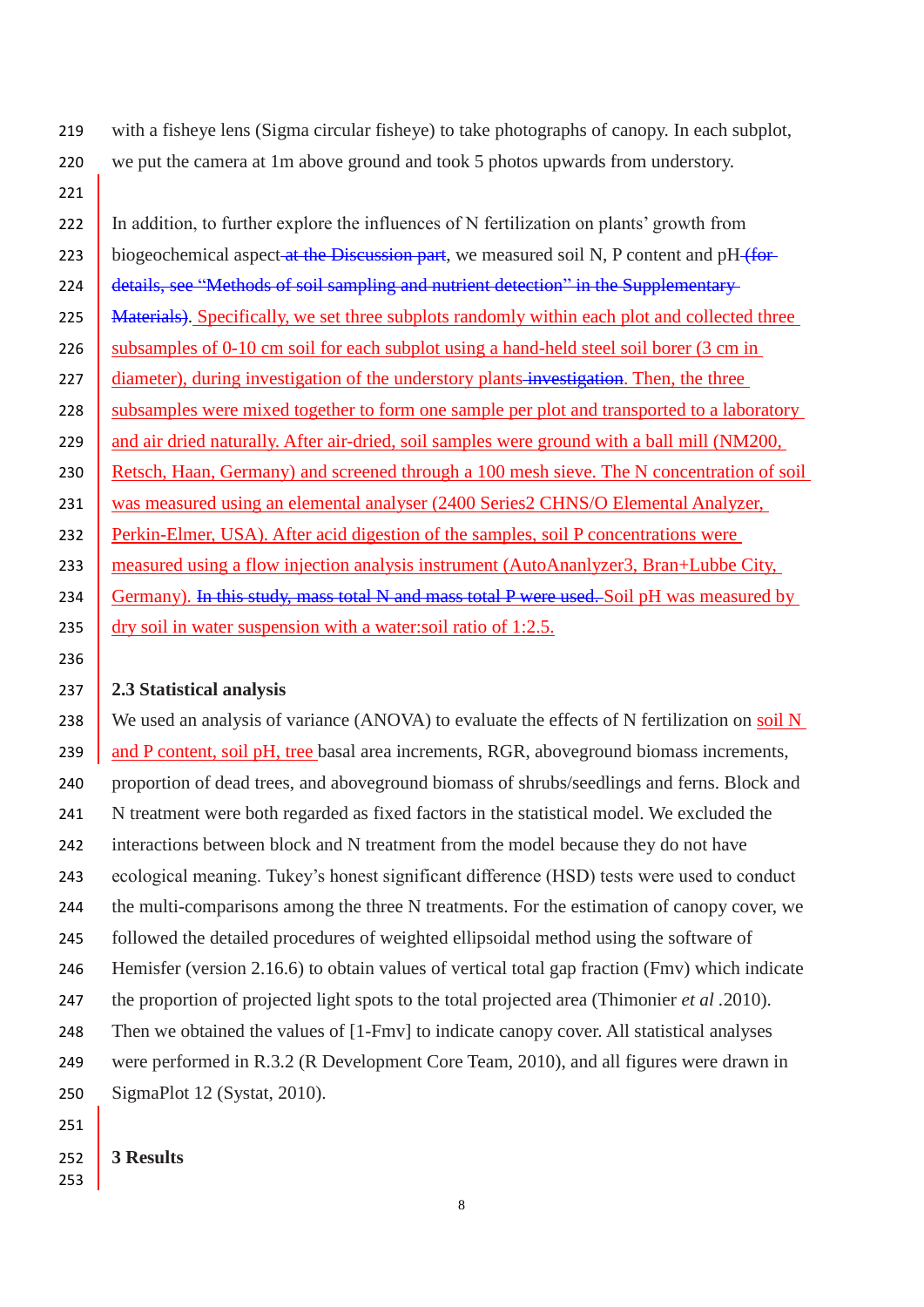261 268 285

## 254 **3.1 Effects of N fertilization on canopy cover, soil N and P contents and pH**

255 The indicator of forest canopy (i.e.,  $[1-Fmv]$ ) showed no significant differences between 256 unfertilized and fertilized plots with 3.4 years of N fertilization (Table 2). 3.4 years of N 257 fertilization significantly increased the N content of 0-10 cm soil  $(p=0.03)$ , especially in 258 N100 plots (Fig. 1a), but showed no significant effect on soil P content (Fig. 1b,  $p > 0.05$ ), thus 259 **leading to a significant increase in soil N:P ratio (Fig. 1c,**  $p=0.02$ **). Additionally, the N** 260 fertilization also decreased mildly soil pH and aggravated soil acidification (Fig. 1d,  $p=0.05$ ).

### 262 **3.2 Growth responses of trees to N fertilization**

263 The increments of absolute basal area, above ground biomass and RGR of all trees at plot 264 level showed no significant response to N fertilization during 3.4-year N fertilization (Fig. 265  $\frac{1}{4}a^{2}a^{-2}c$ ). Compared with the unfertilized plots, N50 and N100 fertilized plots showed a 266 tendency toward higher averaged proportions of dead trees' aboveground biomass despite no 267 significant difference between them (Fig.  $\frac{1}{4}$ d).

269 Individuals of the dominant species *C. eyrei* with different initial DBH showed divergent 270 responses of absolute basal area increments and RGR to N fertilization (Fig.  $2a3a-32ff$ ). The 271 small trees with a DBH of 5-10 cm growing under unfertilized plots showed greater basal 272 area increments than those growing under N fertilized plots (Fig.  $2a^3a$ ,  $p_{\text{treat}} = 0 \leq 0.025$ ). 273 Specifically, the N50 and N100 fertilization decreased the absolute basal area increments of 274 small individual trees at rates of 2.2 cm<sup>2</sup> tree<sup>-1</sup> year<sup>-1</sup> and 1.98 cm<sup>-2</sup> tree<sup>-1</sup> year<sup>-1</sup>, respectively, 275 which indicated that the decreasing degrees of the absolute basal area of small trees reached 276 66.4% and 59.5% in N50 and N100 plots. The small individual trees also showed a tendency 277 toward lower averaged RGR in N fertilized plots although no significant difference was 278 detected between them (Fig. 2d3d, *ptreat* = 0.19 > 0.05). Inconsistent with As opposed to the 279 negative responses of small trees to N fertilization, the basal area increment and RGR of 280 median *C. eyrei* individuals with (DBH of 10-30 cm) and large *C. eyrei* individuals  $-\text{with}$ 281 (DBH of  $>$ 30cm) showed no significant responses to N fertilization, althoughbut the averaged 282 growth rate of large *C. eyrei* individuals with DBH of  $\rightarrow$ 30cm in N50 plots almost doubled the 283 value of the corresponding large individuals in unfertilized plots  $-\frac{Fig. 2b3b-32c}{2c}$  and 284 3<del>2ee</del>-3<del>2</del>f,  $p_{\text{treat}} > 0.05$  in all cases).

# 286 **3.2 3 Growth responses of understory saplings, shrubs/seedlings, and ferns to N**

287 **fertilization**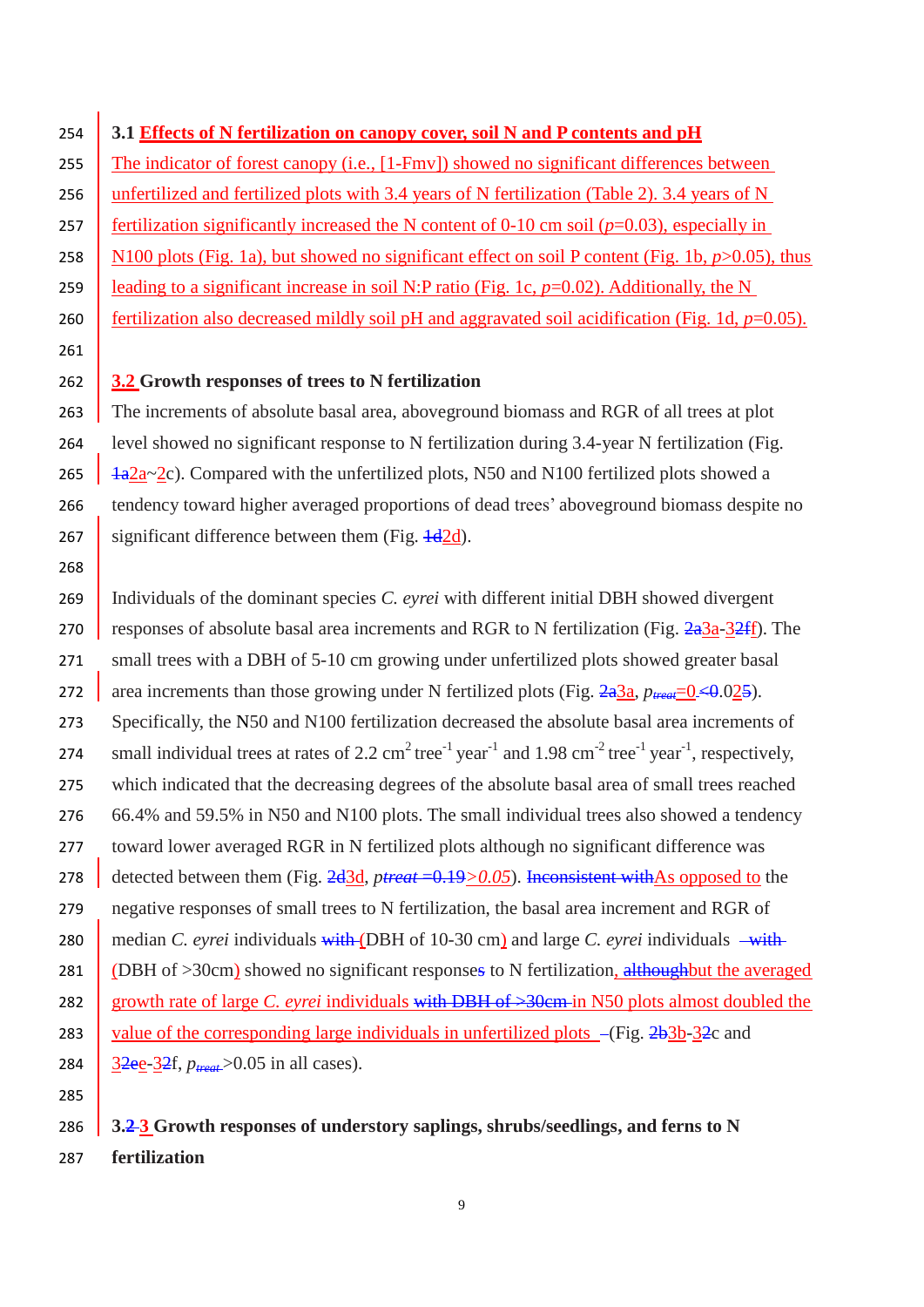288 Responses of understory saplings to N fertilization were similar to those of small dominant trees*.* Although the annual absolute increments of basal area increments of saplings showed 290 no significant response to N fertilization (Fig.  $\frac{3a}{a}$ ,  $p=0.72>0.05$ ), the RGR of sapling growing in N50 and N100 plots showed a substantial decrease at rates of 0.021 m<sup>2</sup> m<sup>-2</sup> yr<sup>-1</sup> 292 and 0.019 m<sup>2</sup> m<sup>-2</sup> yr<sup>-1</sup>, respectively, compared to sapling growing in unfertilized plots (Fig. 293 3b4b,  $p_{\text{treat}}$  < 0.001). In addition, a general negative effect of N fertilization also occurred on understory shrubs and ground-cover ferns. The aboveground biomass of seven predominant shrubs/seedlings was drastically decreased by 69.4% and 79.1% in N50 and N100 fertilized 296 plots, respectively, compared with those in the unfertilized plots (Fig.  $-4a5a$ ,  $p<0.01$ ). Remarkably, the aboveground biomass of ground-cover ferns significantly declined by 92.4% 298 and 93.4% in N50 and N100 fertilized plots (Fig.  $4b_5b$ ,  $p<0.05$ ).

#### **4 Discussion**

#### 

#### **4.1 Growth responses of trees to N fertilization**

 Nutrient limitation was generally determined through evaluating ecosystem feedbacks to nutrient addition (Vitousek 1991; Santiago *et a.* 2012; Alvarez-Clare *et al*. 2013). When the forest ecosystems showed a positive response to added nutrient, e.g., plant growth or rates of physiological processes were promoted, the added nutrient then could be interpreted as limiting to the ecosystem, otherwise, as not limiting to the ecosystem (Santiago 2015). We initially expected positive growth responses of trees exposed to N fertilization in this subtropical forest because N availability in the soil would be enhanced by N fertilization and the potential N limitation of plants in the forest ecosystem could be alleviated. However, 311 contrary to our expectation, we did not observe strong positive growth responses of trees to N 312 fertilization (Figs.  $\pm 2$  and  $\pm 3$ ). Across individual trees of different sizes and plant growth 313 forms, we only observed substantial negative responses of small trees (5-10 cm DBH; Fig.  $2a$ 314 3a and  $\frac{2d3d}{a}$  -and saplings (Fig.  $\frac{3a4a}{b}$  -3band 4b) and weak responses of median and large 315 trees (>10 cm DBH) to N fertilization (Fig.  $2b3b-2c-3c$  and  $2f3ef-2e3fe$ ), which further demonstrated that the growth of trees in this old-aged subtropical forest was not essentially limited by N as hypothesized.

319 Contrasted with previous positive responses of trees to N fertilization in boreal and temperate forests which were considered as N limited ecosystems (Högberg *et al*. 2006; Thomas *et al*.

- 2010; BassiriRad *et al*. 2015), our finding of the unchanged responses of trees to N
	-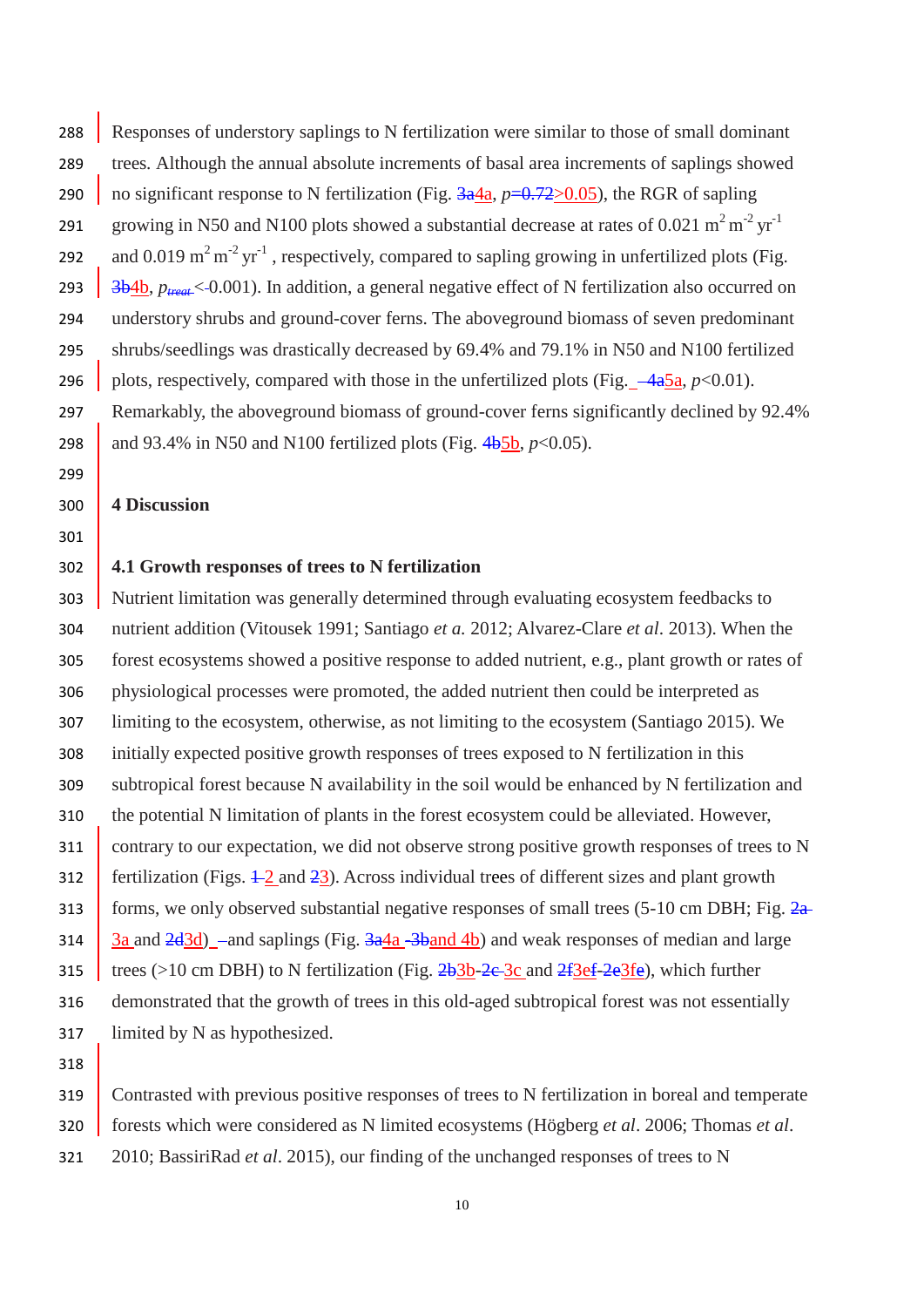- fertilization was partly consistent with observations of trees from tropical forests (e.g.,
- Santiago *et al*. 2012; Alvarez-Clare *et al*. 2013). Studies from mature tropical forests have
- revealed that P availability was a critical element shaping tree species distribution and
- productivity (Santiago 2016; Dalling *et al.* 2016). Given the similar high-weathered soil
- properties, humid climatic conditions and dominant evergreen broadleaf trees in mature
- 327 subtropical forest as those in wet tropical forest, we [speculated](javascript:void(0);) that P limitation, rather than N
- limitation, might have played a key role in influencing growth of plants in subtropical forest.
- 

330 The N and P stoichiometry of soil might have objectively provided indicators of P limitation

331 with the effects of N fertilization in this subtropical forest, because soil N contents and N:P

332 ratio in N fertilized plots were remarkably higher than those in unfertilized plots (Fig. 1).

333 Additionally, limitation of other nutrients, such as K (potassium) which was highlighted in

tropical forests, and their combination as well as heterogeneous nutrient limitation of specific

- 335 species, plant growth forms and individuals in different sizes may warrant further
- consideration in subtropical forests (Wright *et al.* 2011; Santiago *et al.* 2012; Alvarez-Clare *et al*. 2013).
- 338 As a supplement, we used a P fertilization experiment conducted in another subtropical forest-339 with similar community structure nearby our experiment site to check if P limits plant growth. 340 We applied 50 kg ha<sup>-1</sup> yr<sup>-1</sup> P (P<sub>2</sub>O<sub>5</sub>) to the forest and measured the growth of the dominant **tree** species (*C. sclerophylla*) following the same steps presented in the 'Materials and 342 methods' section in this paper. After two years' P fertilization, we found that the annual-343 absolute basal area increments and relative basal area in P fertilized plots were 56.0% and 344 101.5% higher, respectively, than in unfertilized plots ( $p=0.02$  and  $p=0.03$ , respectively. 345 unpublished data). Our results from N fertilization and the supplementary P fertilization-**experiments indicate that plant growth in subtropical forest ecosystems might be highly** limited by P, although it is in great need for further verification in the next studies. Similarly,
- 

 Moreover, the high spatial heterogeneity in old-aged subtropical forest, similar to tropical forests, could be a possible explanation for the lack of significant responses of plot-averaged basal area growth, RGR, aboveground biomass of trees with a DBH of >5cm and the proportion of dead trees to N fertilization. In eastern China, the distributions of subtropical forest stands are quite topographically fragmented, while relative flat stands are required to avoid N losses and minimize spatial heterogeneity among experimental treatments. The actual distribution and topography of the subtropical forests limited the number of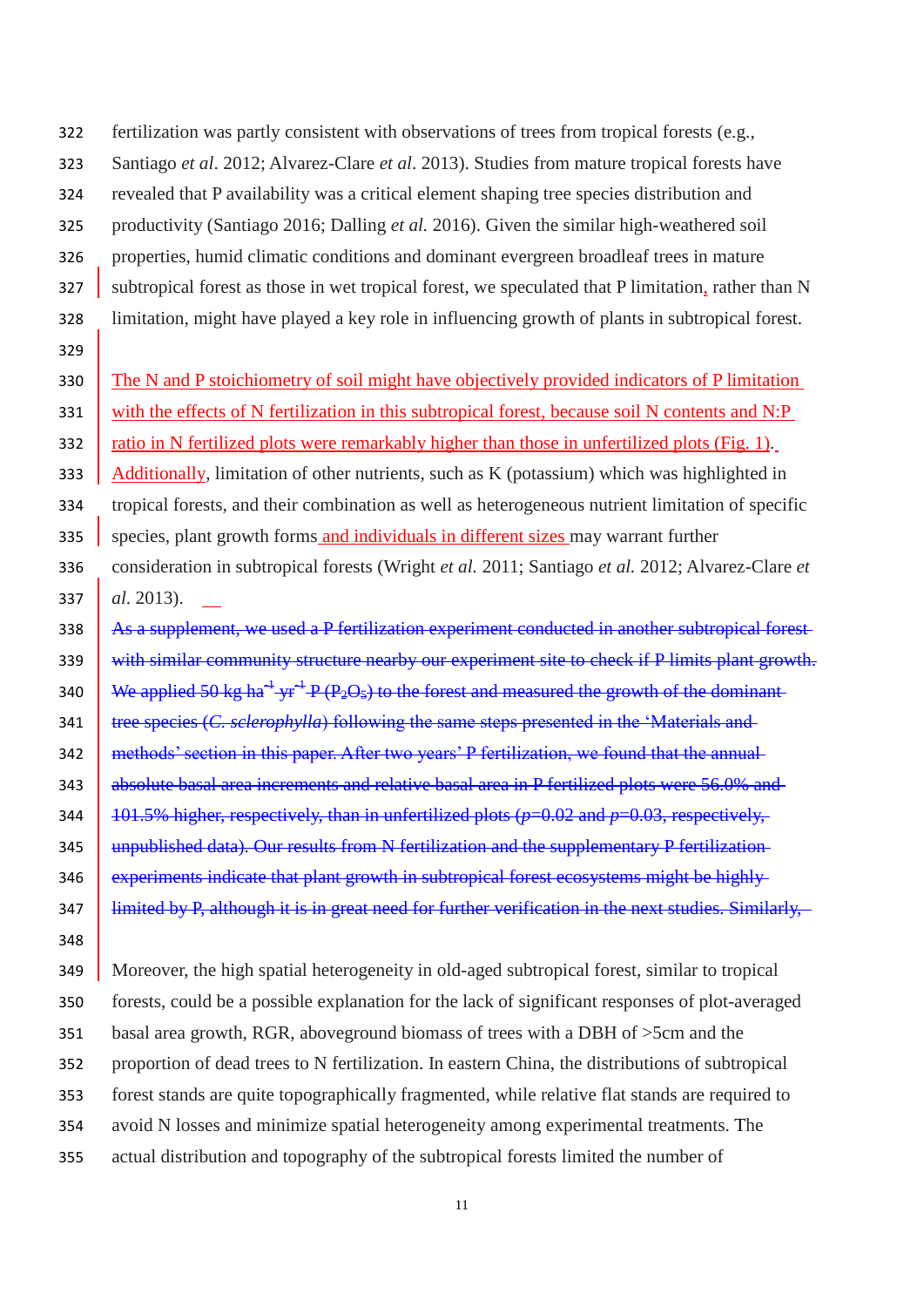replications in the N fertilization experiment. This limitation might reduce the statistic power of N treatment on plot-averaged plant growth rate which has been pointed out in previous 358 studies (Wright *et al.* 2011; Alvarez-Clare *et al.* 2013). Furthermore, our observation of large trees with DBH >30 cm showed that the averaged growth rate of large *C. eyrei* individuals in 360 N50 plots almost doubled the value of the corresponding large individuals in unfertilized 361 plots. Nevertheless, the results of ANOVA showed that the effect was not significant. As the number of large trees in the experiment was relatively less than the small trees, the low 363 replication and high spatial site heterogeneity might have reduced the statistical power of N fertilization on the large trees. Thus, fertilization experiments with more homogeneous plots 365 and more replicates are warranted to further strengthen these findings. Overall, given the negative and potential positive effects of N fertilization on small and large trees, it is of 367 urgent necessity to conduct long-term monitoring of the trees which would provide 368 alternatives for accurately evaluating the forest dynamics with N fertilizationunder the enhanced global N deposition.

## 

## **4.2 Growth responses of small trees, understory saplings, shrubs/seedlings and ferns to N fertilization**

373 Although the positive responses of small or juvenile trees to nutrient fertilization has been reported in boreal, temperate and tropical forest (e.g., Högberg *et al.* 2006; Bedison & McNeil 2009; Alvarez-Clare *et al*. 2013), our results showed a remarkable negative effect of N fertilization on small-sized plants including trees, understory saplings, shrubs/seedlings and ferns. During our field investigation, we also found that the average proportion of dead trees (Fig.  $\frac{1}{42d}$ ) tended to increase in N fertilized plots although the result was not statistically significant ( $p_{\text{treat}}$ =0.50). Additionally, the ground-cover ferns in N100 plots almost disappeared after 3.4-year N fertilization (personal observation). Given the high stand density in this mature subtropical forest, we suggest that N fertilization might potentially lead to increased self- and alien-thinning of individuals through decreasing understory light availability.

385 The pivotal role of light availability in the eco-physiological processes of understory growth forms has been widely recognized (Santiago 2015). Due to the limited light availability, understory plants may not be able to incorporate the added nutrient and promote their photosynthetic rates (Alvarez-Clare *et al*. 2013). NeverthelessHowever, a study conducted in tropical forest with thick canopy showed that photosynthetic process could be enhanced by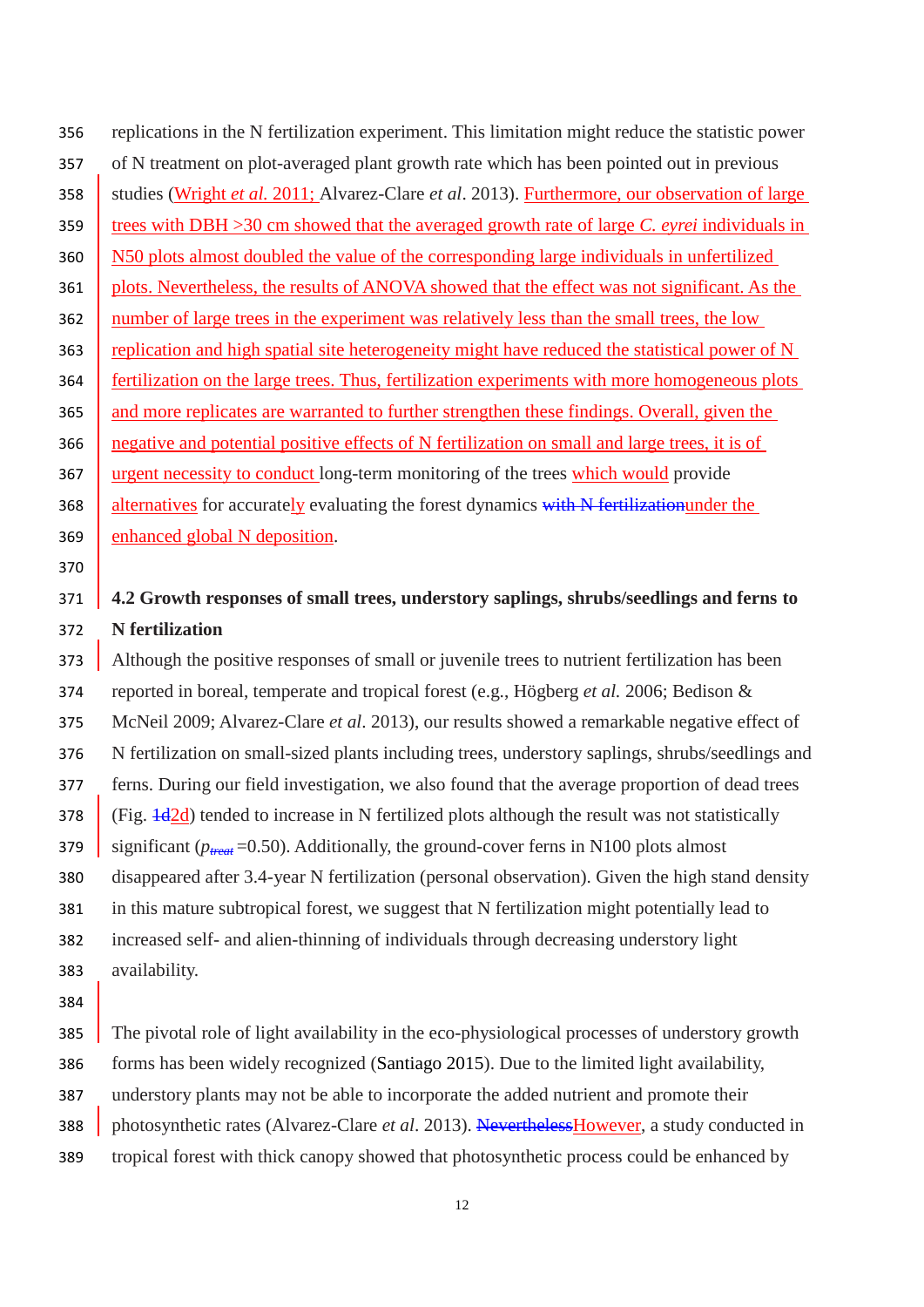nutrient addition even under low light availability (Pasquini & Santiago 2012). In a sharp contrast, the study conducted in an Australian rainforest revealed that understory seedlings increased growth when the light availability was high, but showed no significant response to nutrient fertilization in low lights (Thompson *et al.* 1988). These studies, together with our field observations, suggest that the growth of understory plants is largely co-limited by nutrient and light availability in the local environment. Further, our results of forest canopy cover estimated by photographic fisheye showed no significant differences between 397 unfertilized  $(0.77 \pm 0.01)$  and N fertilized plots  $(0.76 \pm 0.04$  and  $0.72 \pm 0.01$  in N50 and N100  $\beta$  plots, respectively), which was consistent with the findings of Lu et al. (2010). Although the understory light irradiance fluctuated largely during a day and was very hard to detect precisely, our measurements of forest canopy cover provided a rough evaluation for light availability. The results might indicate that other factors in addition to the low light availability in this old-aged forest had also played a crucial role in influencing understory plants during 3.4 years' N fertilization.

#### **4.3 Potential N saturation and plant growth**

407 The striking biomass reduction of the understory plants, especially ferns, in response to N fertilization in our study well corroborated the similar findings in an old-aged tropical forest at Mt. Dinghushan in China (Lu et al., 2010). Also, consistent with previous studies obtained from boreal, temperate and tropical forests (Rainey *et al.* 1999; Alvarez-Clare *et al.* 2013; Dirnböck *et al.* 2014), our experiment revealed that understory small-sized plants responded sensitively to nutrient fertilization, which might indicate a possibility of N saturation in the subtropical forest. According to the definition of N saturation addressed by Aber et al. 414 (199889) (i.e., N availability in the forest ecosystem exceeded the demand of plants and 415 microbes), the drastic decrease of understory ferns, shifted composition of understory plant community, and cation imbalances of understory species after 7 years' chronic N fertilization at Harvard Forest, USA, could be interpreted as useful indicators of N saturation (Rainey *et al.* 1999). Moreover, a 6-year N fertilization experiment in an old-aged tropical forest at Mt. 419 Dinghushan also showed signs of N saturation, such as significant increases in nitrate  $(NO<sub>3</sub>-)$  leaching, inorganic N concentration and N2O emissions of soils, and soil acidification (Lu *et al.* 2014; Chen *et al.* 2015). In our experiment, we observed mild the soil acidification and 422 increased soil N concentration in high N fertilized plots (Fig.  $\frac{S_1}{s}$ . Combined with the 423 negative responses of understory plants, we suggest that the 3.4-year N fertilization in this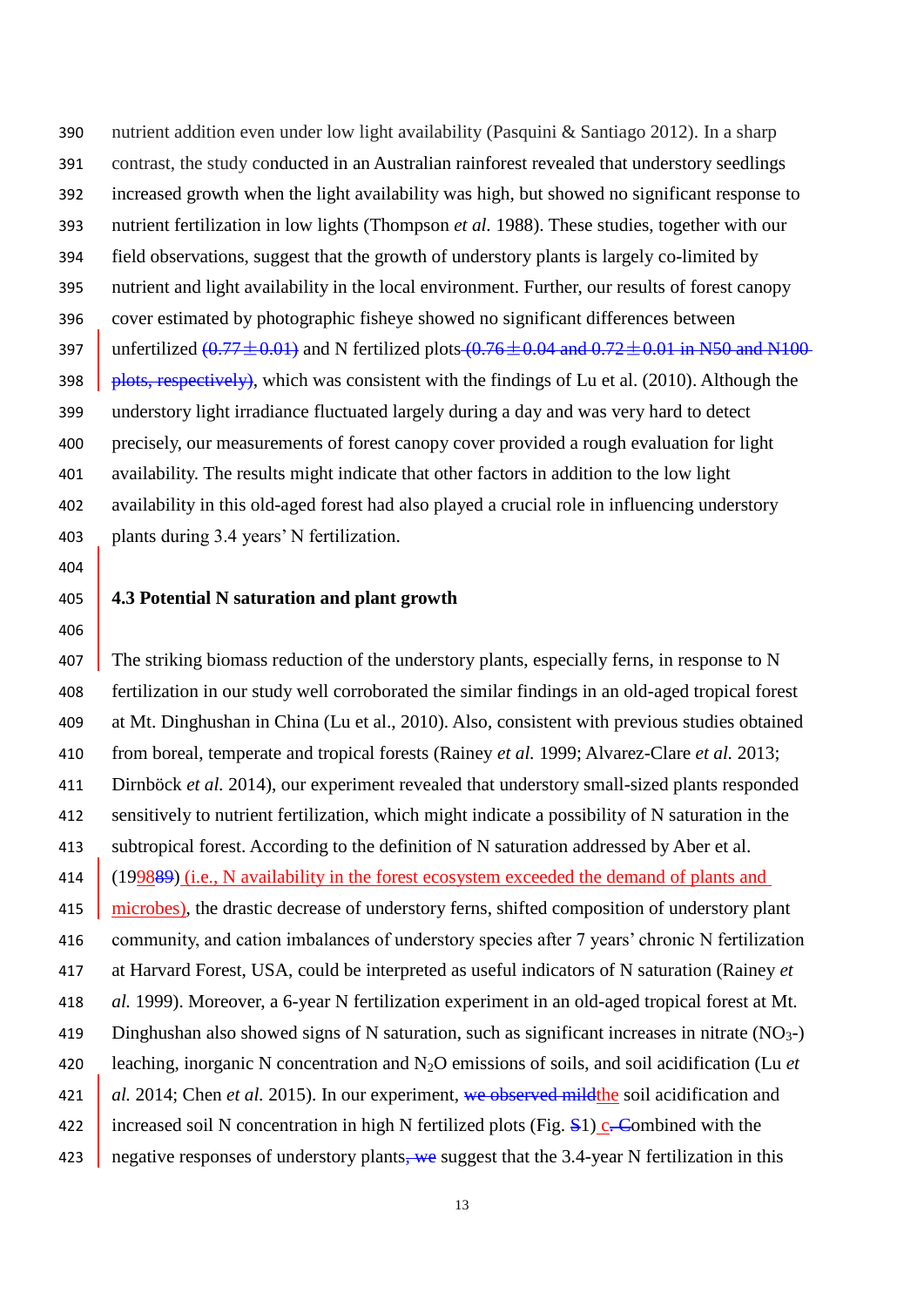424 mature subtropical forest site has potentially caused N saturation<sub> $\tau$ </sub>. Nevertheless, but further 425 observations are still required to explore the mechanisms underlying the changes of different 426 growth forms with the effects of N enhancement in the subtropical forests.

#### **5. Conclusion**

430 Contrasting growth responses among plant growth forms to N fertilization were present in the mature subtropical evergreen forest in this study. Overall growth of trees at the plot level 432 showed no significant responses to the N fertilization; however, if the dominant tree species *C. eyrei* was grouped into three DBH classes, the basal area increment of small trees with a DBH of 5-10 cm declined 66.4% and 59.5% in N50 and N100 fertilized plots, respectively, 435 while the growth of median and large trees with a DBH of  $>10$  cm showed weakly responses to N fertilization. The growths of understory saplings, shrubs/seedlings, and ground-cover ferns showed a negative response to N fertilization. Our results indicated that N might not be a limited nutrient in this subtropical forest and that other nutrient and light availability may potentially co-limit growth of plants with different growth forms. Our data also suggested that even short-term N fertilization might have caused N saturation in this mature subtropical forest and the limitation of other nutrients might be amplified with increasing N addition.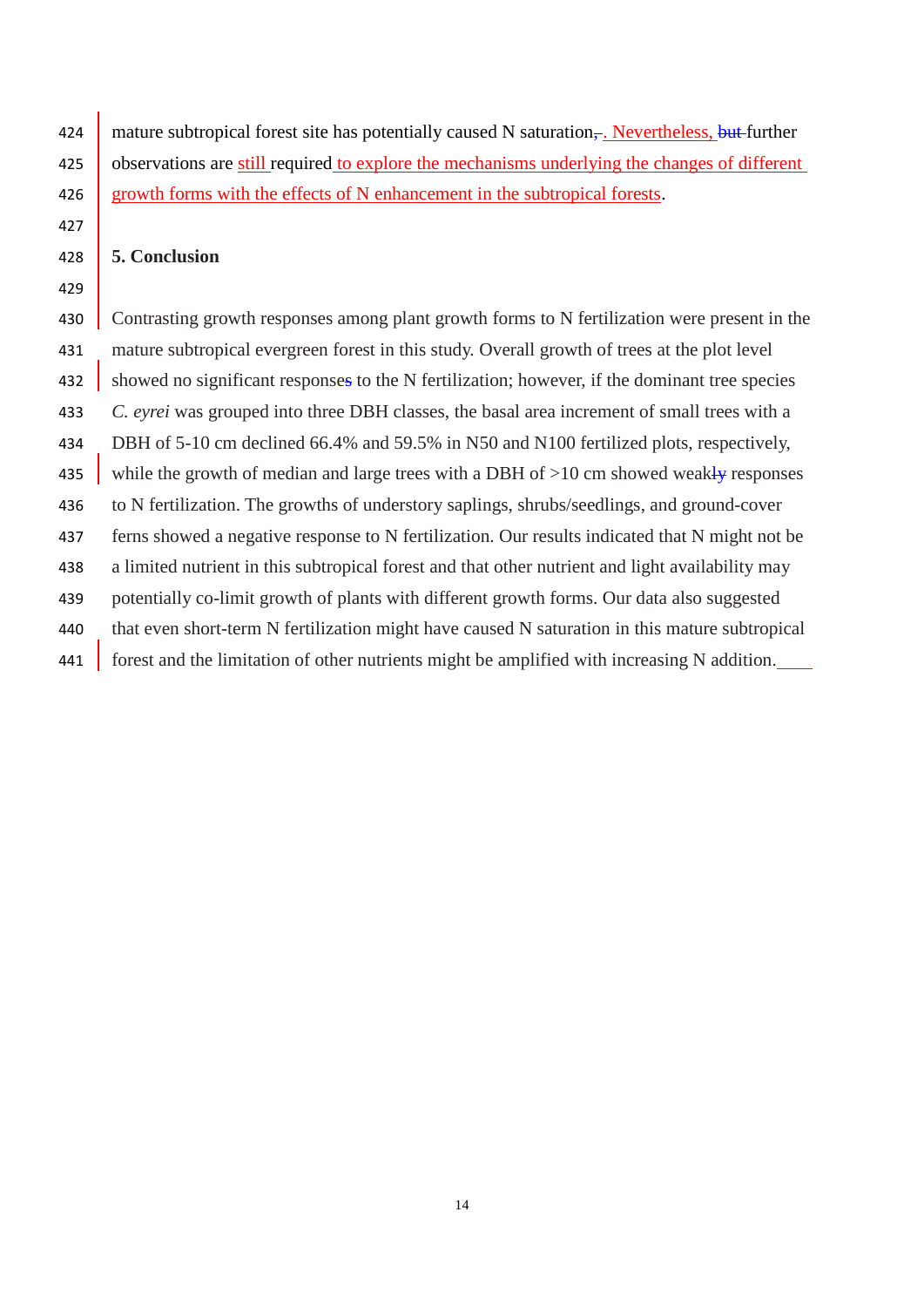| 442 |                                                                                               |
|-----|-----------------------------------------------------------------------------------------------|
| 443 |                                                                                               |
| 444 | <i>Funding:</i> This study was funded by the National Natural Science Foundation of China     |
| 445 | $(31321061$ and $31330012)$ .                                                                 |
| 446 |                                                                                               |
| 447 | Acknowledgements: We wish to thank Bernhard Schmid, Gianalberto Losapio, Lilian Dutoit,       |
| 448 | Peter Schmid and Jessica Baby for their helpful suggestions on the manuscript, and the editor |
| 449 | and two anonymous reviewers for their insightful comments that greatly improved this          |
| 450 | manuscript. We also thank the Sino-German Center for Research Promotion for the               |
| 451 | participation in a summer school in Jingdezhen (GZ1146).                                      |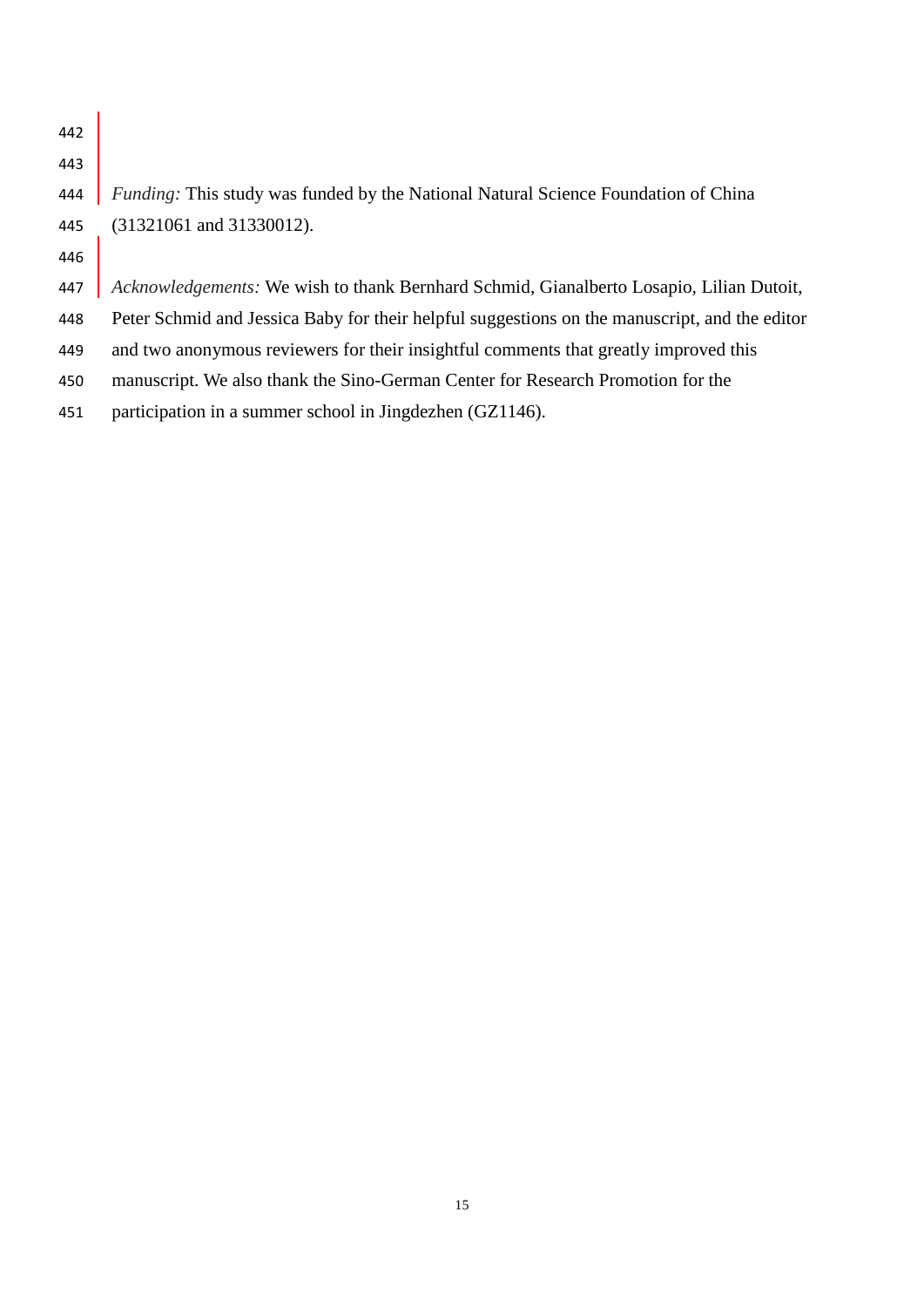**References**

- 453 Aber, J., McDowell, W., Nadelhoffer, K., Magill, A., Berntson, G., Kamakea, M., McNulty, S., Currie, W., Rustad, L., and Fernandez, I.: Nitrogen saturation in temperate forest ecosystems: hypotheses revisited, BioScience, 48, 921-934, 1998.
- Alvarez-Clare, S., Mack, M.C., and Brooks, M.: A direct test of nitrogen and phosphorus limitation to net primary productivity in a lowland tropical wet forest, Ecology, 94, 1540-1551, 2013.
- BassiriRad, H., Lussenhop, J.F., Sehtiya, H.L., and Borden, K.K.: Nitrogen deposition potentially contributes to oak regeneration failure in the Midwestern temperate forests of the USA, Oecologia, 177, 1-11, 2015.
- 462 Bedison, J.E., and McNeil, B.E.: Is the growth of temperate forest trees enhanced along an ambient nitrogen deposition gradient?, Ecology, 90, 1736-1742, 2009.
- 464 | Bobbink, R., Hicks, K., Galloway, J., Spranger, T., Alkemade, R., Ashmore, M., Bustamante, M., Cinderby, S., Davidson, E., and Dentener, F.: Global assessment of nitrogen
- deposition effects on terrestrial plant diversity: a synthesis, Ecol. Appl., 20, 30-59, 2010.
- Chen, H., Gurmesa, G.A., Zhang, W., Zhu, X.M., Zheng, M.H., Mao, Q.G., Zhang, T., and Mo, J.M.: Nitrogen saturation in humid tropical forests after 6 years of nitrogen and phosphorus addition: Hypothesis testing, Functional Ecol., 30(2), 305-313, 2015.
- 470 Dalling, J. W., Heineman, K. -Lopez, O. R., Wright, S. J., and Turner, B. L. in : The
- Paradigm of Phosphorus Limitation, Tropical tree physiology, eds. Goldstein, G., and Santiago, L.S., Springer International Publishing, Switzerland, pp.261-274, 2016.
- Dirnböck, T., Grandin, U., Bernhardt‐Römermann, M., Beudert, B., Canullo, R., Forsius,
- M., Grabner, M.T., Holmberg, M., Kleemola, S., and Lundin, L.: Forest floor vegetation response to nitrogen deposition in Europe, Global Change Biol., 20, 429-440, 2014.
- Du, E.Z., Zhou, Z., Li, P., Hu, X.Y., Ma, Y.C., Wang, W., Zheng, C.Y., Zhu, J.X., He, J.S., and Fang, J.Y.: NEECF: a project of nutrient enrichment experiments in China's forests, J. Plant Ecol., 6, 428-435, 2013.
- Du, E.Z., Liu, X.Y., and Fang, J.Y.: Effects of nitrogen additions on biomass, stoichiometry and nutrient pools of moss *Rhytidium rugosum* in a boreal forest in Northeast China, Environ. Poll., 188, 166-171, 2014.
- Fowler, Z. K., Adams, M. B., and Peterjohn, W. T.: Will more nitrogen enhance carbon storage in young forest stands in central Appalachia?, For. Ecol. Manage., 337, 144-152, 2015.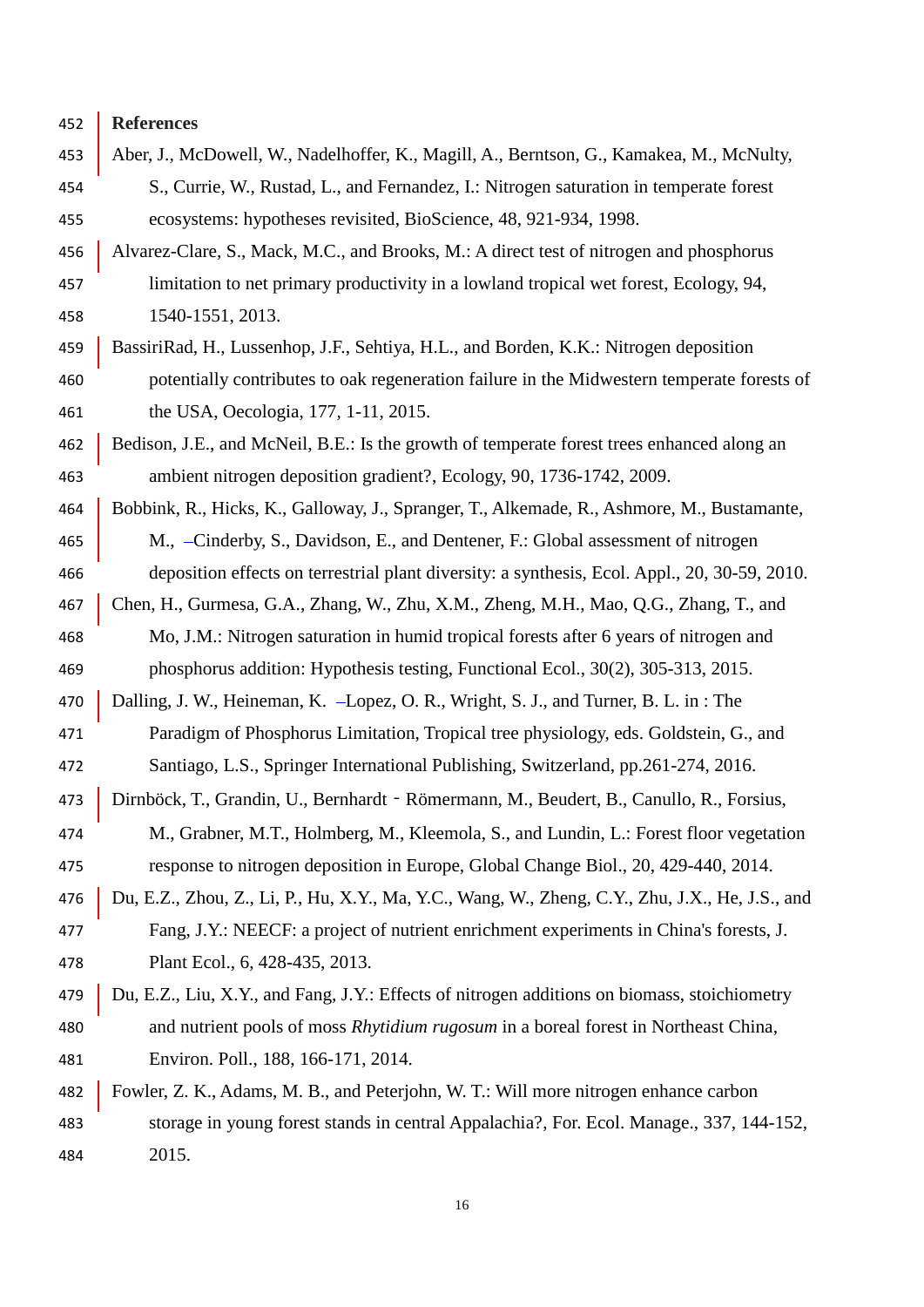Galloway, J.N., Dentener, F.J., Capone, D.G., Boyer, E.W., Howarth, R.W., Seitzinger, S.P., Asner, G.P., Cleveland, C., Green, P., and Holland, E.: Nitrogen cycles: past, present, 487 and future, Biogeochemistry., 70, 153-226, 2004. 488 Gilliam, F.S.: Response of the herbaceous layer of forest ecosystems to excess nitrogen deposition, J. Eco., 94, 1176-1191, 2006. 490 Gu, F.X., Zhang, Y.D., Huang, M., Tao, B., Yan, H.M., Guo, R., and Li., J.: Nitrogen deposition and its effect on carbon storage in Chinese forests during 1981–2010, Atmos. Environ., 123, 171-179, 2015. Huang, Y.M., Kang, R., Mulder, J., Zhang, T., and Duan, L.: Nitrogen saturation, soil acidification, and ecological effects in a subtropical pine forest on acid soil in southwest China, J. Geophys. Res., 120, 2457-2472, 2015. Högberg, P., Fan, H.B., Quist, M., Binkley, D., and Tamm, C. O.: Tree growth and soil acidification in response to 30 years of experimental nitrogen loading on boreal forest, Global Change Biol., 12, 489-499, 2006. 499 LeBauer, D.S., and Treseder, K.K.: Nitrogen limitation of net primary productivity in terrestrial ecosystems is globally distributed, Ecology, 89(2), 371-379, 2008. Li, P., Han, W.X., Zhang, C., Tian, D., Xu, X.X., and Fang, J.Y.: Nutrient resorption of Castanopsis eyrei varies at the defoliation peaks in spring and autumn in a subtropical forest, Anhui, China, Ecol. Res., 30, 111-118, 2015. Liu, X.J., Zhang, Y., Han, W.X., Tang, A.H., Shen, J.L., Cui, Z.L., Vitousek, P., Erisman, J. W., Goulding, K., and Christie, P.: Enhanced nitrogen deposition over China, Nature, 494, 459-462, 2013. Lu, X.K., Mao, Q.G., Gilliam, F. S., Luo, Y.Q., and Mo, J.M.: Nitrogen deposition contributes to soil acidification in tropical ecosystems, Global Change Biol., 20, 3790-3801, 2014. Lu, X.K., Mo, J.M., Gilliam, F.S., Zhou, G.Y., and Fang, Y.T.: Effects of experimental 511 nitrogen additions on plant diversity in an old - growth tropical forest, Global Change Biol., 16, 2688-2700, 2010. Magill, A. H., Aber, J. D., Berntson, G. M., McDowell, W. H., Nadelhoffer, K. J., Melillo, J. M., and Steudler, P.: Long-term nitrogen additions and nitrogen saturation in two temperate forests, Ecosystems, 3, 238-253, 2000. 516 | Magnani, F., Mencuccini, M., Borghetti, M., Berbigier, P., Berninger, F., Delzon, S., Grelle, 517 A., Hari, P., Jarvis, P. G., and Kolari, P.: The human footprint in the carbon cycle of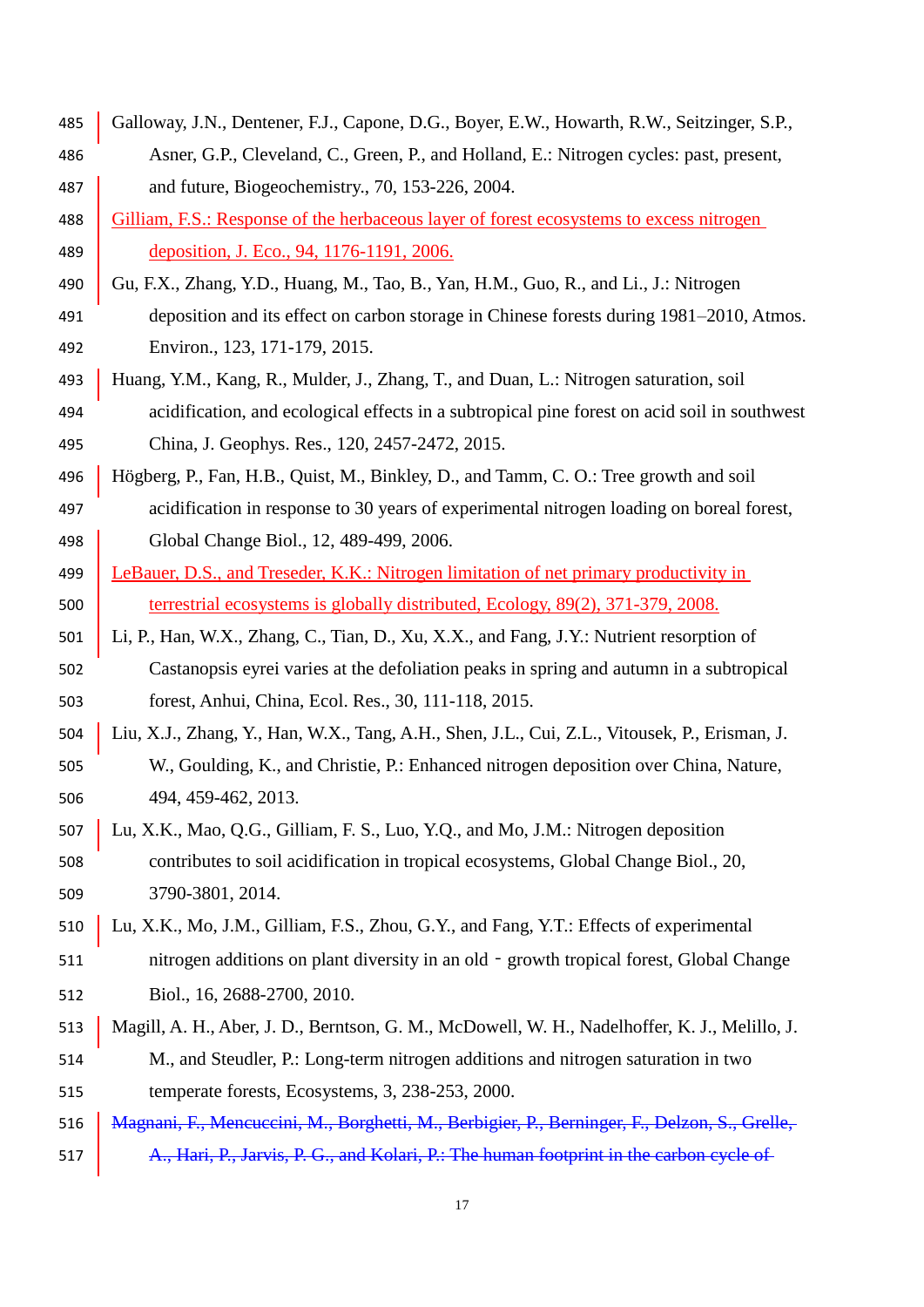| 518 | temperate and boreal forests, Nature, 447, 849-851, 2007.                                         |
|-----|---------------------------------------------------------------------------------------------------|
| 519 | Pasquini, S., and Santiago, L.: Nutrients limit photosynthesis in seedlings of a lowland          |
| 520 | tropical forest tree species, Oecologia, 168, 311-319, 2012.                                      |
| 521 | R Development Core Team. R: A Language and Environment for Statistical Computing, R               |
| 522 | Foundation for Statistic Computing, Vienna, 2010.                                                 |
| 523 | Rainey, S. M., Nadelhoffer, K. J., Silver, W. L., and Downs, M. R.: Effects of chronic            |
| 524 | nitrogen additions on understory species in a red pine plantation, Ecol. Appl., 9, 949-957,       |
| 525 | 1999.                                                                                             |
| 526 | Santiago, L.S., Wright, S.J., Harms, K.E., Yavitt, J.B., Korine, C., Garcia, M.N., and Turner,    |
| 527 | B.L.: Tropical tree seedling growth responses to nitrogen, phosphorus and potassium               |
| 528 | addition, J. Ecol., 100, 309-316, 2012.                                                           |
| 529 | Santiago, L. S.: Nutrient limitation of eco-physiological processes in tropical trees, Trees, 29, |
| 530 | 1291-1300, 2015.                                                                                  |
| 531 | Santiago, L. S., and Goldstein, G.: Is Photosynthesis Nutrient Limited in Tropical Trees?         |
| 532 | Tropical tree physiology, Springer International Publishing, 299-318, 2016.                       |
| 533 | Strengbom, J., and Nordin, A.: Commercial forest fertilization causes long-term residual          |
| 534 | effects in ground vegetation of boreal forests, For. Ecol. Manage., 256, 2175-2181,               |
| 535 | 2008.                                                                                             |
| 536 | Thimonier, A., Sedivy, I., Schleppi, P.: Estimating leaf area index in different types of mature  |
| 537 | forest stands in Switzerland: a comparison of methods, Eur J Forest Res., 129, 543-562,           |
| 538 | 2010.                                                                                             |
| 539 | Thompson, W., Stocker, G.C., and Kriedemann, P.E.: Growth and photosynthetic response to          |
| 540 | light and nutrients of <i>flindersia brayleyana</i> F. Muell., a rainforest tree with broad       |
| 541 | tolerance to sun and shade, Funct Plant Boil., 15, 299-315, 1988.                                 |
| 542 | Thomas, R.Q., Canham, C.D., Weathers, K.C., and Goodale, C.L.: Increased tree carbon              |
| 543 | storage in response to nitrogen deposition in the US, Nature Geosci., 3, 13-17, 2010.             |
| 544 | Vitousek, P. M., and Howarth, R. W.: Nitrogen limitation on land and in the sea: how can it       |
| 545 | occur? Biogeochemistry, 13, 87-115, 1991.                                                         |
| 546 | Wright, R. F., and Tietema, A.: Ecosystem response to 9 years of nitrogen addition at Sogndal,    |
| 547 | For. Ecol. Manag., 71, 133-142, 1995.<br>Norway,                                                  |
| 548 | Wright, S.J., Yavitt, J.B., Wurzburger, N., Turner, B.L., Tanner, E.V., Sayer, E.J., Santiago,    |
| 549 | L.S., Kaspari, M., Hedin, L.O., and Harms, K.E.: Potassium, phosphorus, or nitrogen               |
| 550 | limit root allocation, tree growth, or litter production in a lowland tropical forest,            |
| 551 | Ecology, 92,1616-1625, 2011.                                                                      |
|     | 18                                                                                                |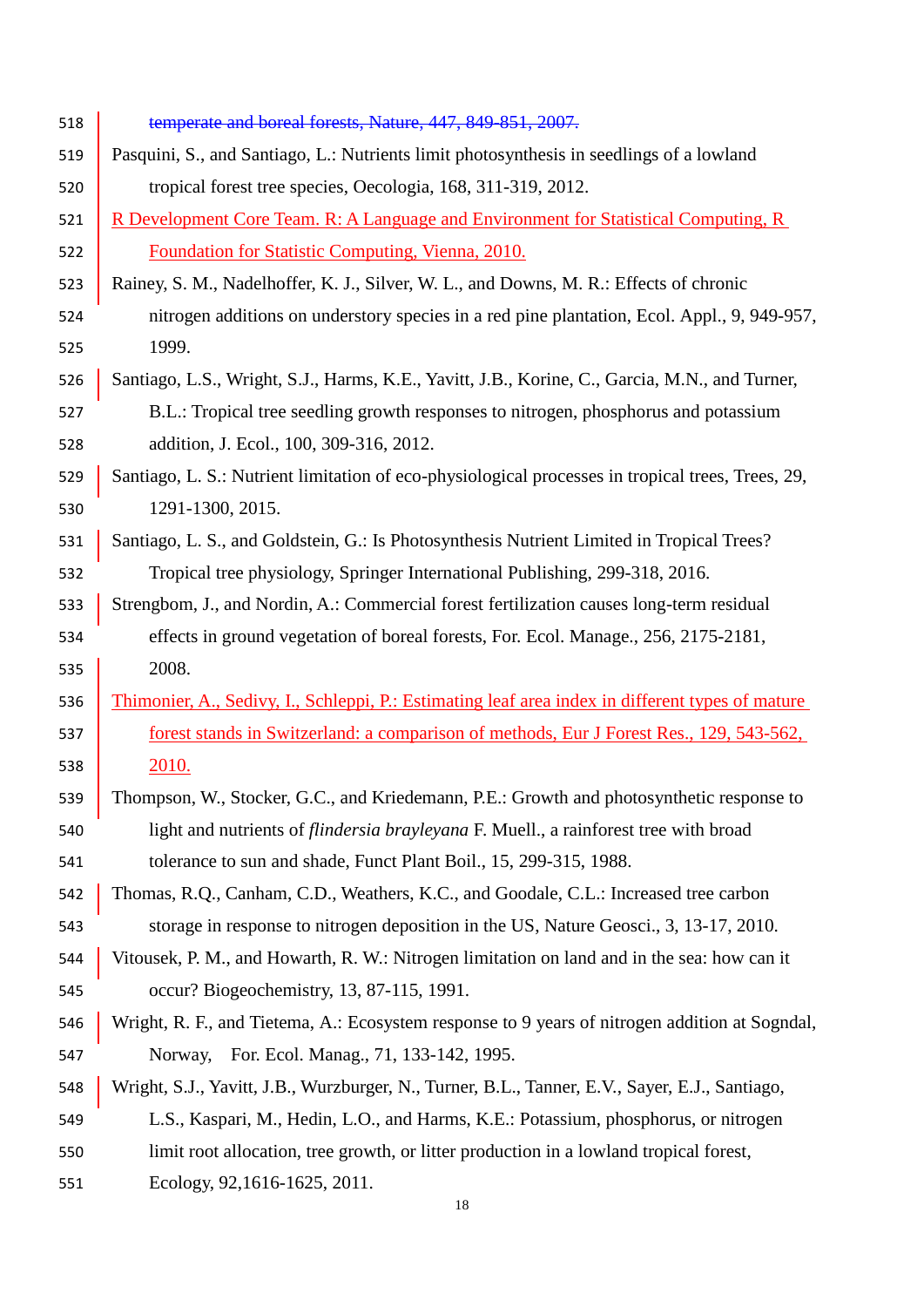| 552 | Wurzburger, N., and Wright, S. J.: Fine - root responses to fertilization reveal multiple    |
|-----|----------------------------------------------------------------------------------------------|
| 553 | nutrient limitation in a lowland tropical forest, Ecology, 96, 2137-2146. 2015.              |
| 554 | Yu, G.R., Chen, Z., Piao, S.L., Peng, C.H., Ciais, P., Wang, Q.F., Li, X.R., and Zhu, X. J.: |
| 555 | High carbon dioxide uptake by subtropical forest ecosystems in the East Asian monsoon        |
| 556 | region, P. Natl. Acad. Sci. USA, 111, 4910-4915, 2014.                                       |
| 557 | Zhou, G.Y., Peng, C.H., Li, Y.L., Liu, S.Z., Zhang, Q.M., Tang, X.L., Liu, J.X., Yan, J.H.,  |
| 558 | Zhang, D.Q., Chu, and G.W.: A climate change-induced threat to the ecological                |
| 559 | resilience of a subtropical monsoon evergreen broad-leaved forest in Southern China,         |
| 560 | Global Change Biol., 19, 1197-1210, 2013.                                                    |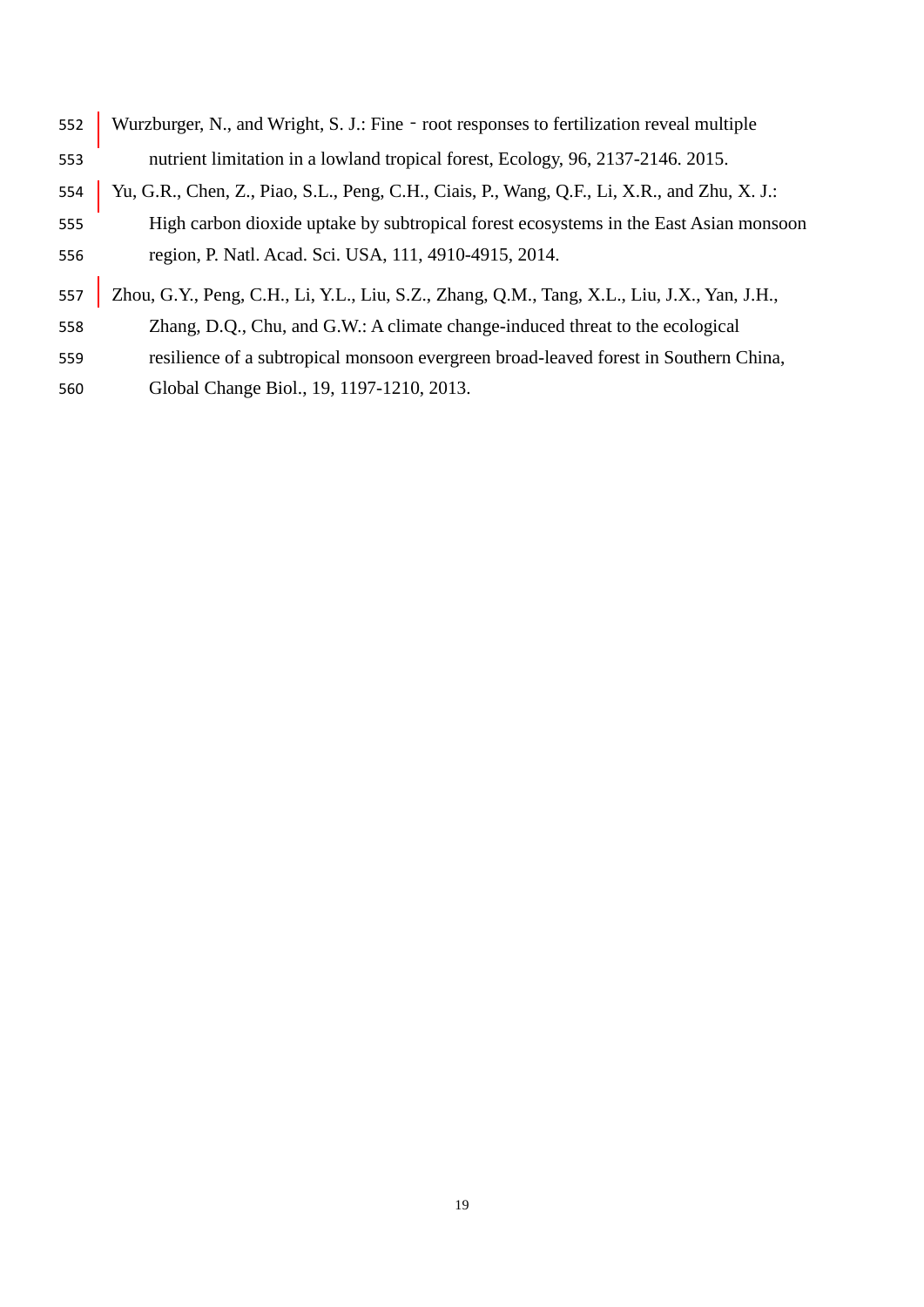561 **Table 1** Growth measurements for four plant growth forms in this study before N fertilization.

562 Numbers in the tables represent means (or mean  $\pm$  (standard error), *n*=9) of plants across all

563 plots. TBA: total basal area of trees; DBH: diameter at breast height (1.3 m); Basal diameter:

564 diameter at 10 cm above the ground.

| Growth     | Species               | Growth variable         |                     |                   |
|------------|-----------------------|-------------------------|---------------------|-------------------|
| forms      |                       | TBA $(m^2 ha^{-1})$     | DBH (cm)            | Height $(m)$      |
| Trees      | Castanopsis eyrei     | $32.5 \pm 2.7$          | $15.7 \pm 3.6$      | $11.8 \pm 2.1$    |
| Saplings   | C. eyrei              | $0.61 \pm 0.10$         | $3.81 \pm 0.04$     | $2.59 + 0.06$     |
|            |                       | Coverage (%)            | Basal diameter (mm) | Height (cm)       |
| Shrubs $&$ | Cleyera japonica      | 2.89                    | $9.24 \pm 5.13$     | $79.8 \pm 40.82$  |
| Seedlings  | Camellia cuspidata    | 8.60                    | $7.01 \pm 0.62$     | $60.1 \pm 4.37$   |
|            | Rhododendron ovatum   | 5.97                    | $16.81 \pm 8.91$    | $167.5 \pm 65.02$ |
|            | Eurya muricata        | 3.04                    | $7.00 \pm 1.57$     | $111.0 \pm 38.16$ |
|            | Cinnamomum japonicum  | 2.85                    | $4.44 \pm 1.46$     | $51.1 \pm 26.59$  |
|            | Cinnamomum subavenium | 5.03                    | $2.77 \pm 0.64$     | $29.9 \pm 7.54$   |
|            | Sarcandra glabra      | 2.92                    | $3.60 \pm 0.11$     | $35.7 \pm 3.69$   |
|            |                       | Density (shoots $m-2$ ) |                     |                   |
| Ferns      | Woodwardia japonica   | $1.19 \pm 0.23$         |                     |                   |

565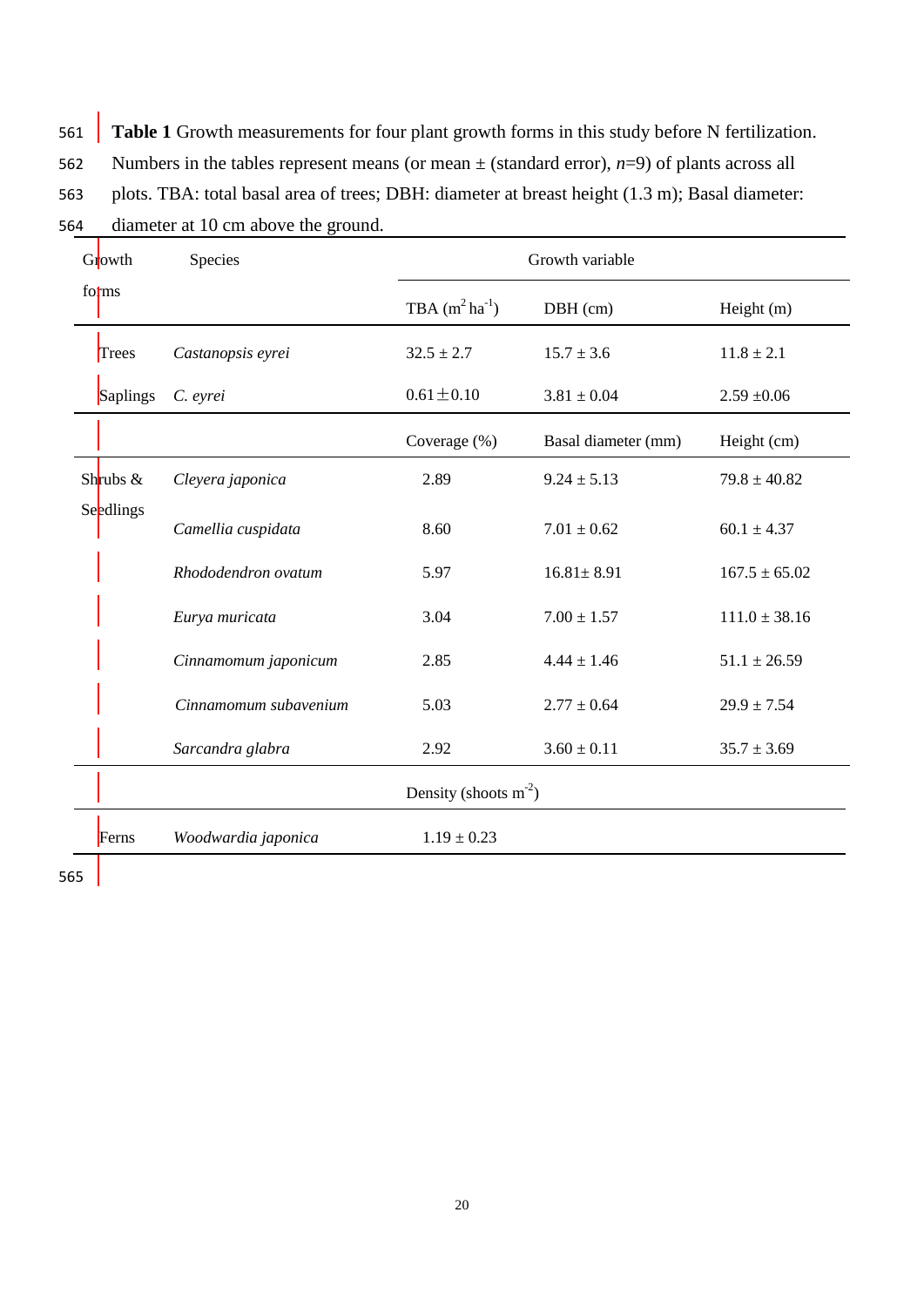| 566 Table 2 The indicator of canopy cover (i.e., [1-Fmv]) of the three treatments in our |  |
|------------------------------------------------------------------------------------------|--|
|------------------------------------------------------------------------------------------|--|

|                         |                 |      | Canopy cover |  |
|-------------------------|-----------------|------|--------------|--|
| <b>Treatment</b>        | $\underline{n}$ | mean | <b>SE</b>    |  |
| $\underline{\text{CK}}$ |                 | 0.77 | 0.01         |  |
| N50                     |                 | 0.76 | 0.04         |  |
| N <sub>100</sub>        |                 | 0.72 | 0.01         |  |
| 568                     |                 |      |              |  |

567 experiments. *n* indicates the number of replicates. *SE* indicates the standard error.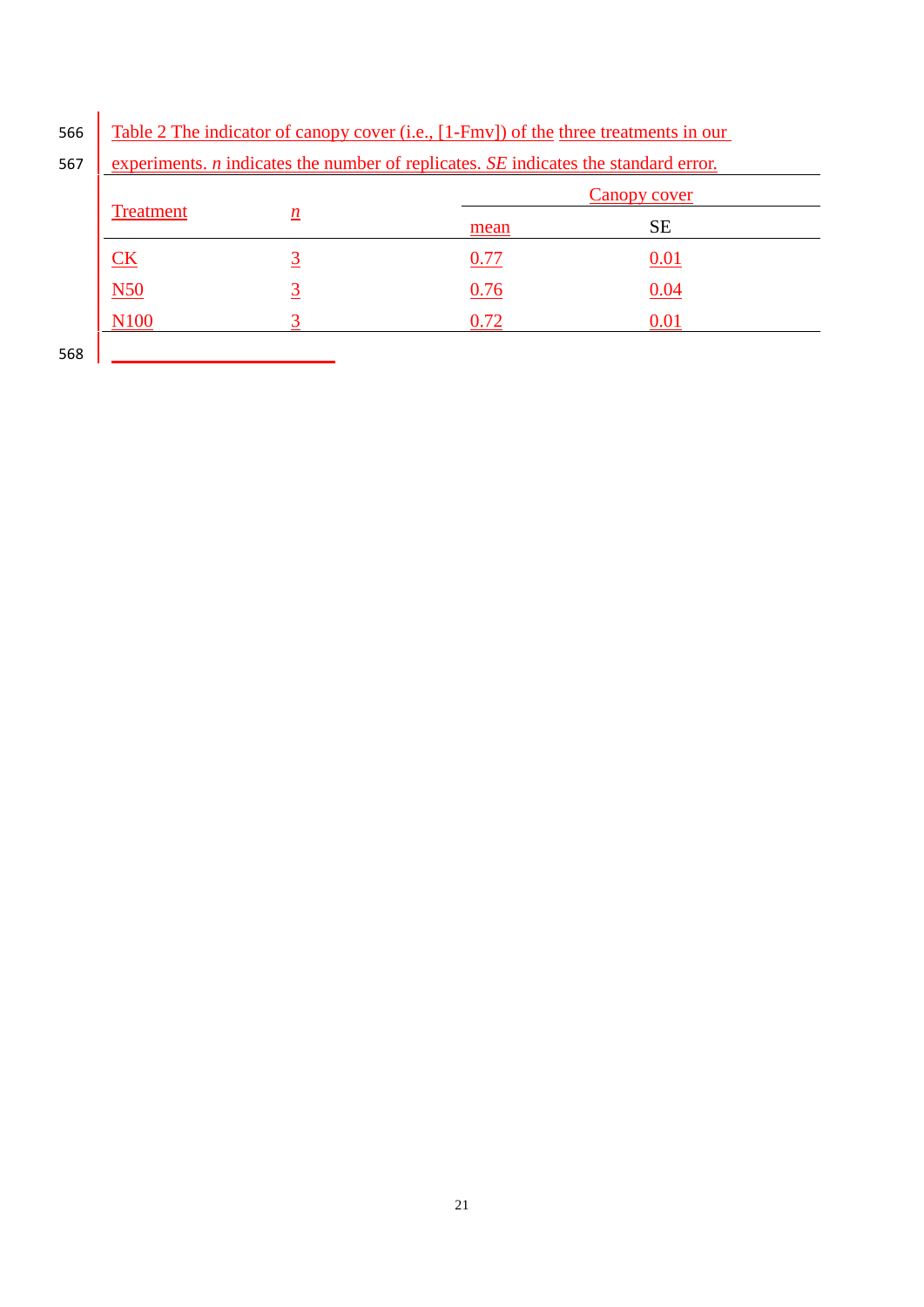569 **Figure 1** Effects of N fertilization on soil nutrient content, N:P ratio and pH (mean ± se, n=3) 570 at the soil depth of 0-10 cm. (a) Total N content per gram soil; (b) total P content per gram 571 \ soil; (c) N:P ratio and (d) soil pH. Numbers in these figures indicate the results of ANOVA.

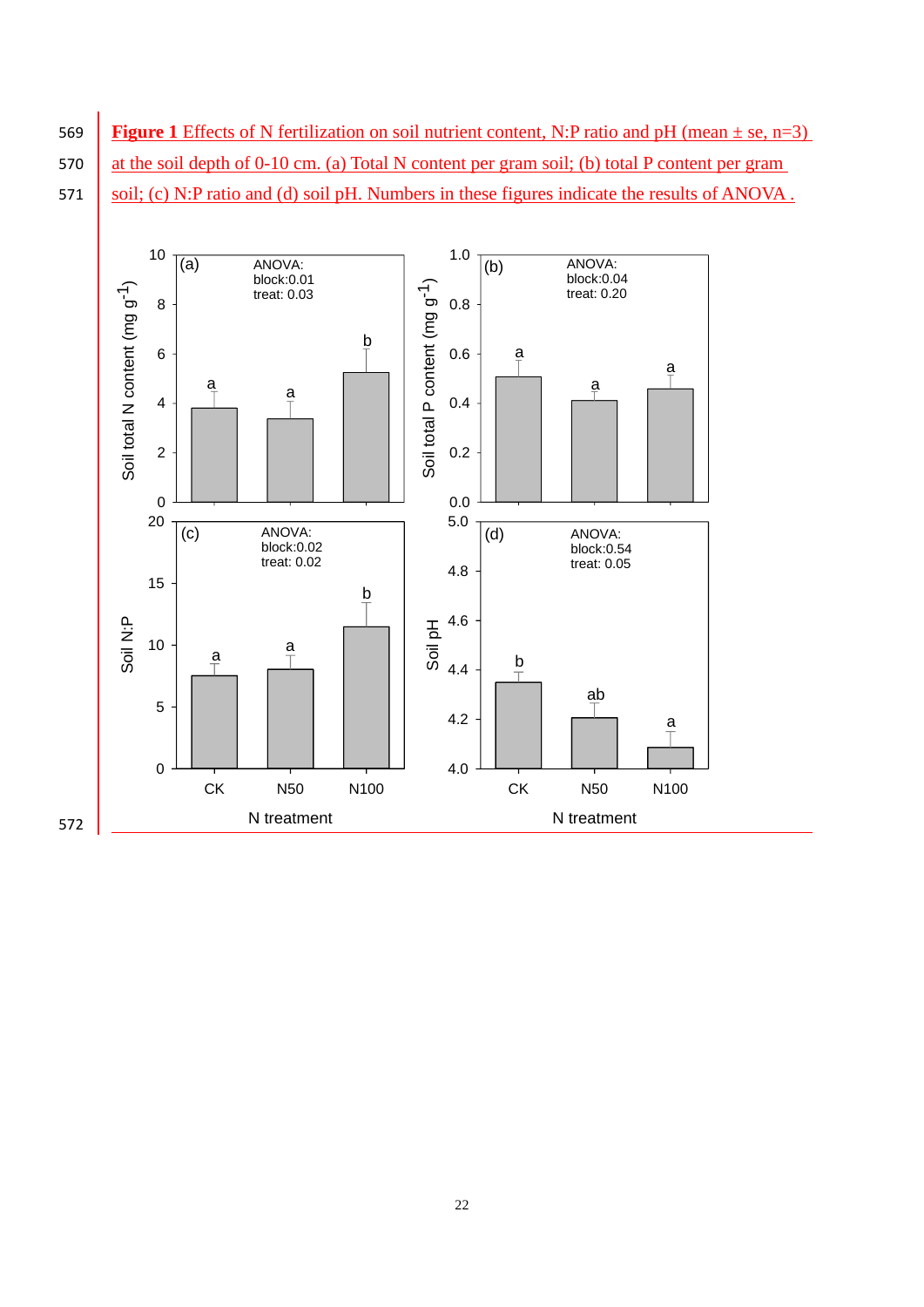**Figure 1-2** Effects of N fertilization on the growth and mortality of all trees (mean  $\pm$  se). (a) Absolute basal area increase of all trees; (b) aboveground biomass increase of all trees; (c) relative growth rate of total tree basal area; and (d) the proportion of all dead trees. The proportion of dead trees was calculated using the aboveground biomass of all dead trees during the experiment divided by the total aboveground biomass of all trees in 2014. Numbers in these figures indicate the results of ANOVA. The N treatment on x-axis 579 represents three levels of N fertilization: CK (0 kg N ha<sup>-1</sup> yr<sup>-1</sup>), N50 (50 kg N ha<sup>-1</sup> yr<sup>-1</sup>) and 580 N100 (100 kg N ha<sup>-1</sup> yr<sup>-1</sup>).

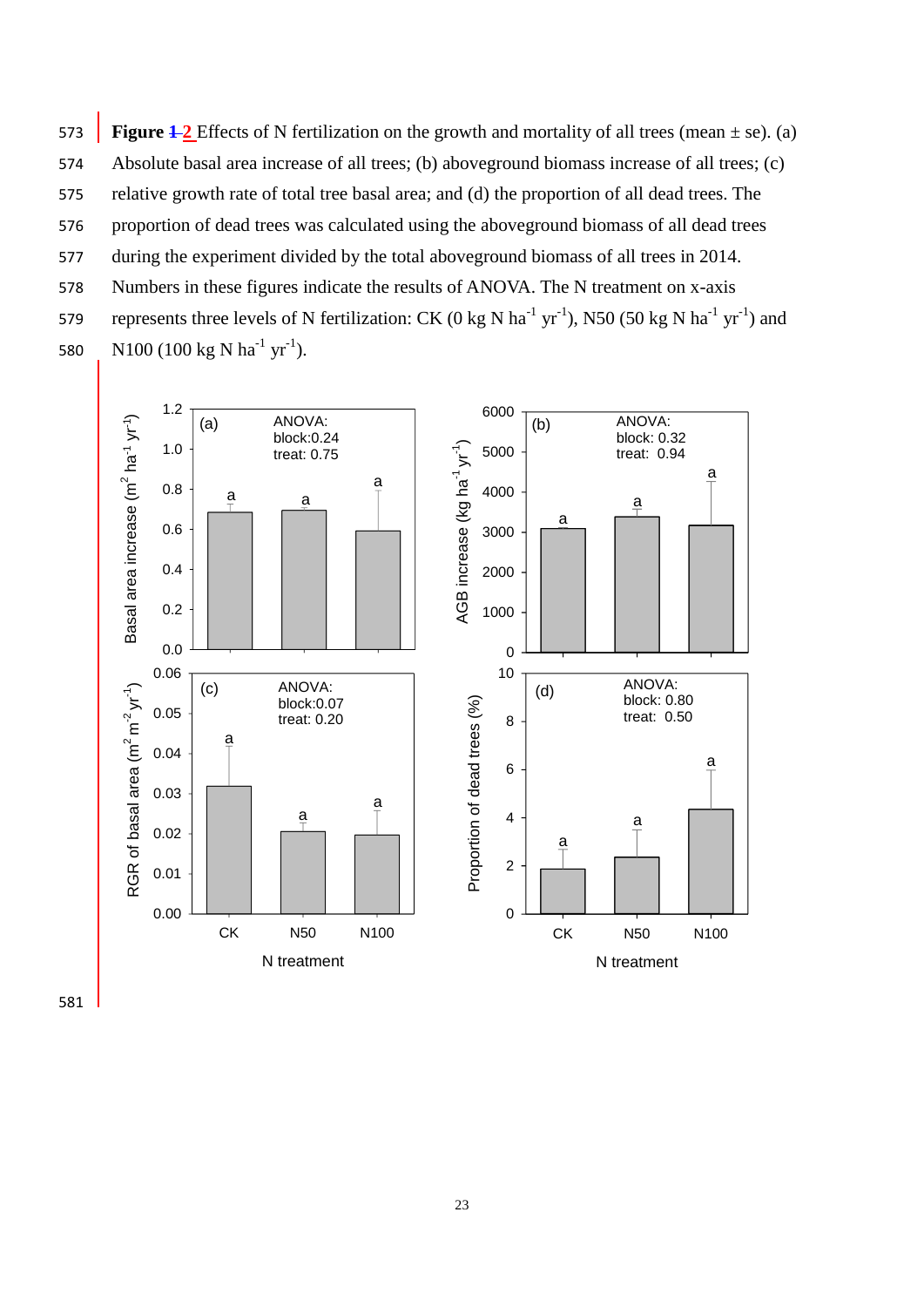582 **Figure 2 3** Effects of N fertilization on the growth (mean ± se) of *C. eyrei* by DBH classes 583 (5-10 cm, 10-30 cm and >30 cm). (a-c) Absolute basal area increase and (d-f) relative growth 584 increase rate of basal area. Numbers in these figures indicate the results of ANOVA. The N 585 treatment on x-axis represents three levels of N fertilization: CK (0 kg N ha<sup>-1</sup> yr<sup>-1</sup>), N50 (50 586 kg N ha<sup>-1</sup> yr<sup>-1</sup>), and N100 (100 kg N ha<sup>-1</sup> yr<sup>-1</sup>).



587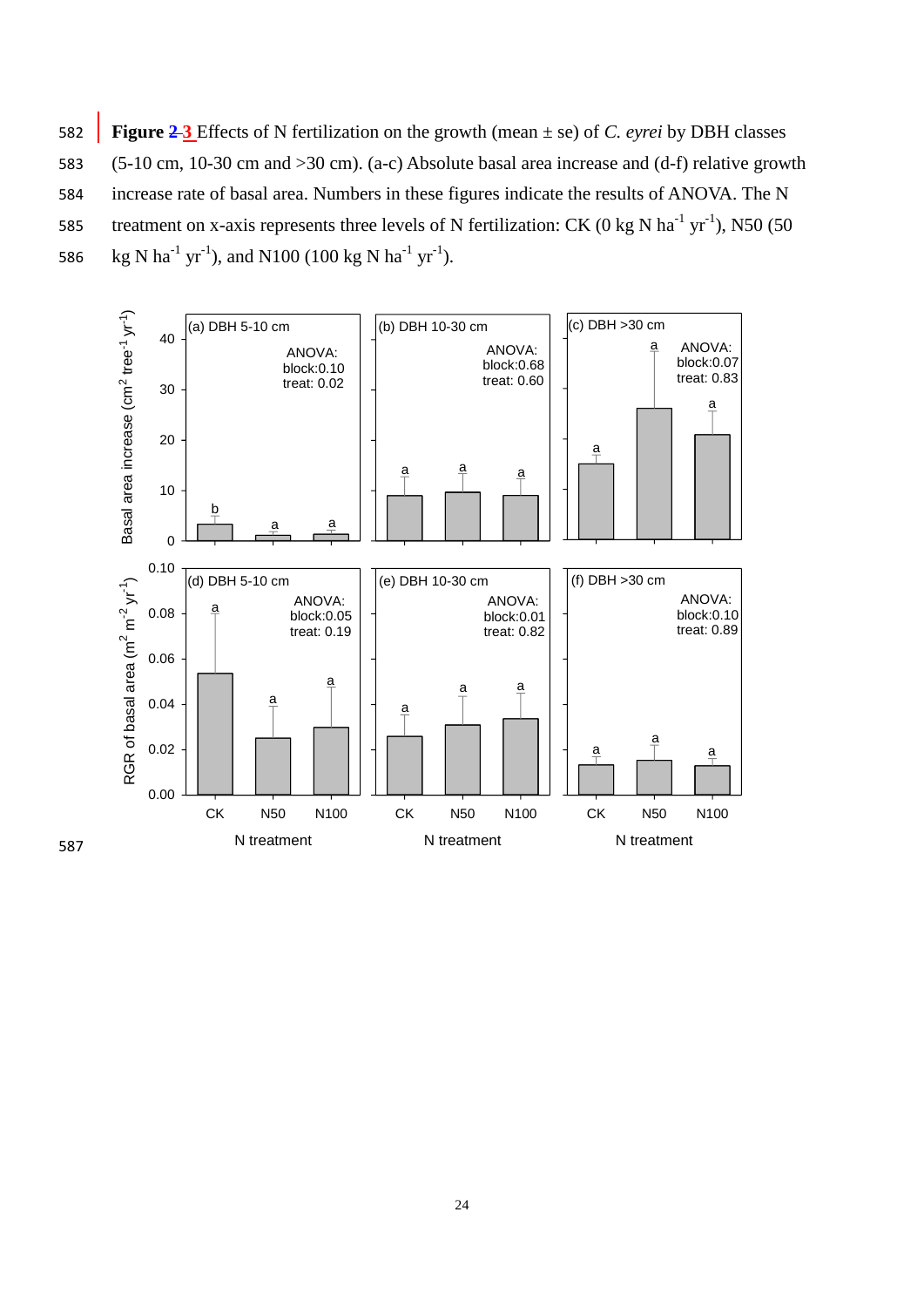**Figure 3-4** Effects of N fertilization on the growth of saplings (mean  $\pm$  se). (a) Absolute basal 589 area increase and (b) the relative growth rate of basal area. Numbers in these figures indicate 590 the results of ANOVA. The N treatment on x-axis represents three levels of N fertilization: 591 CK (0 kg N ha<sup>-1</sup> yr<sup>-1</sup>), N50 (50 kg N ha<sup>-1</sup> yr<sup>-1</sup>) and N100 (100 kg N ha<sup>-1</sup> yr<sup>-1</sup>). 592